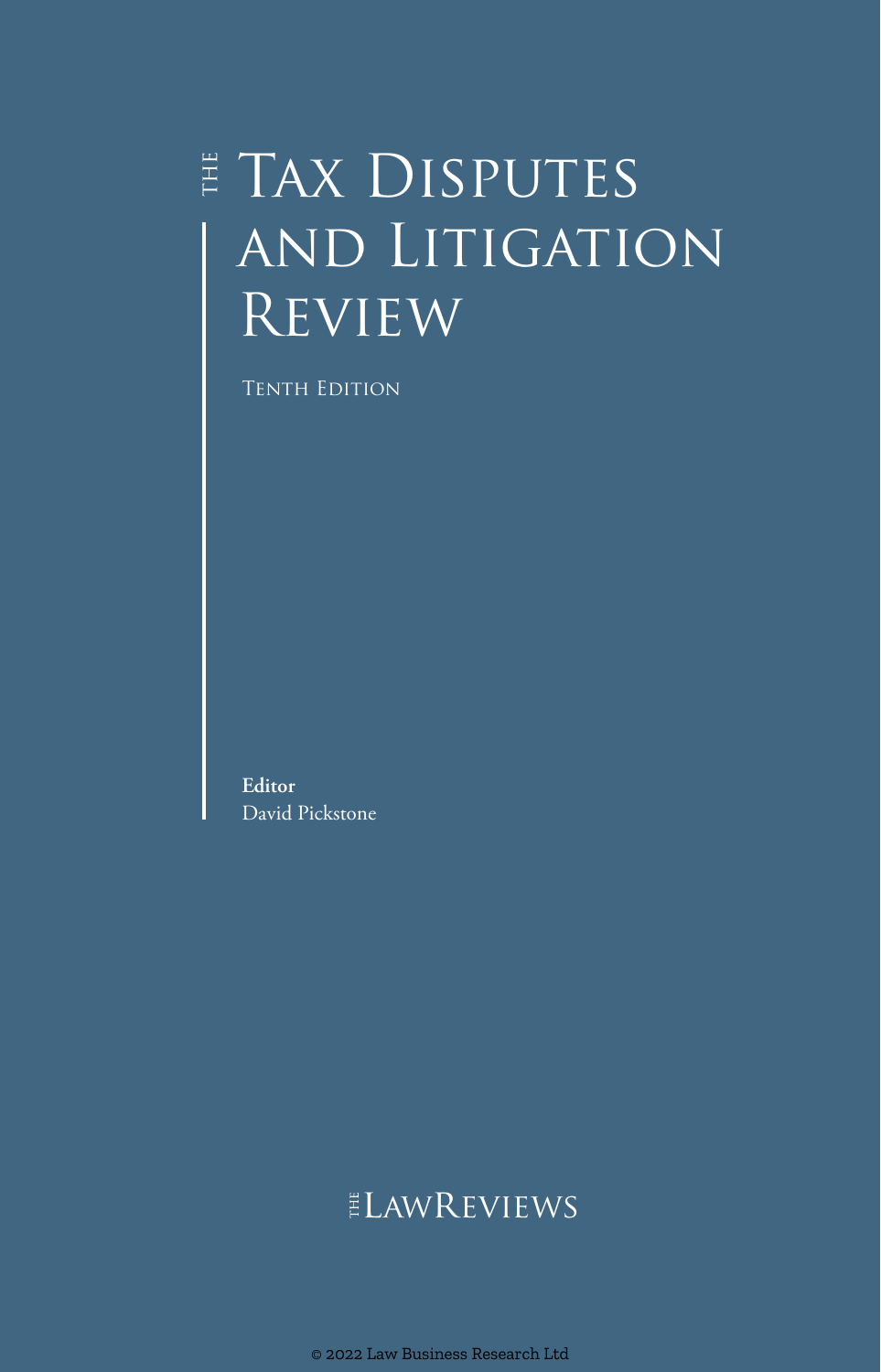# E TAX DISPUTES and Litigation Review

Tenth Edition

Reproduced with permission from Law Business Research Ltd This article was first published in February 2022 For further information please contact Nick.Barette@thelawreviews.co.uk

**Editor** David Pickstone

# ELAWREVIEWS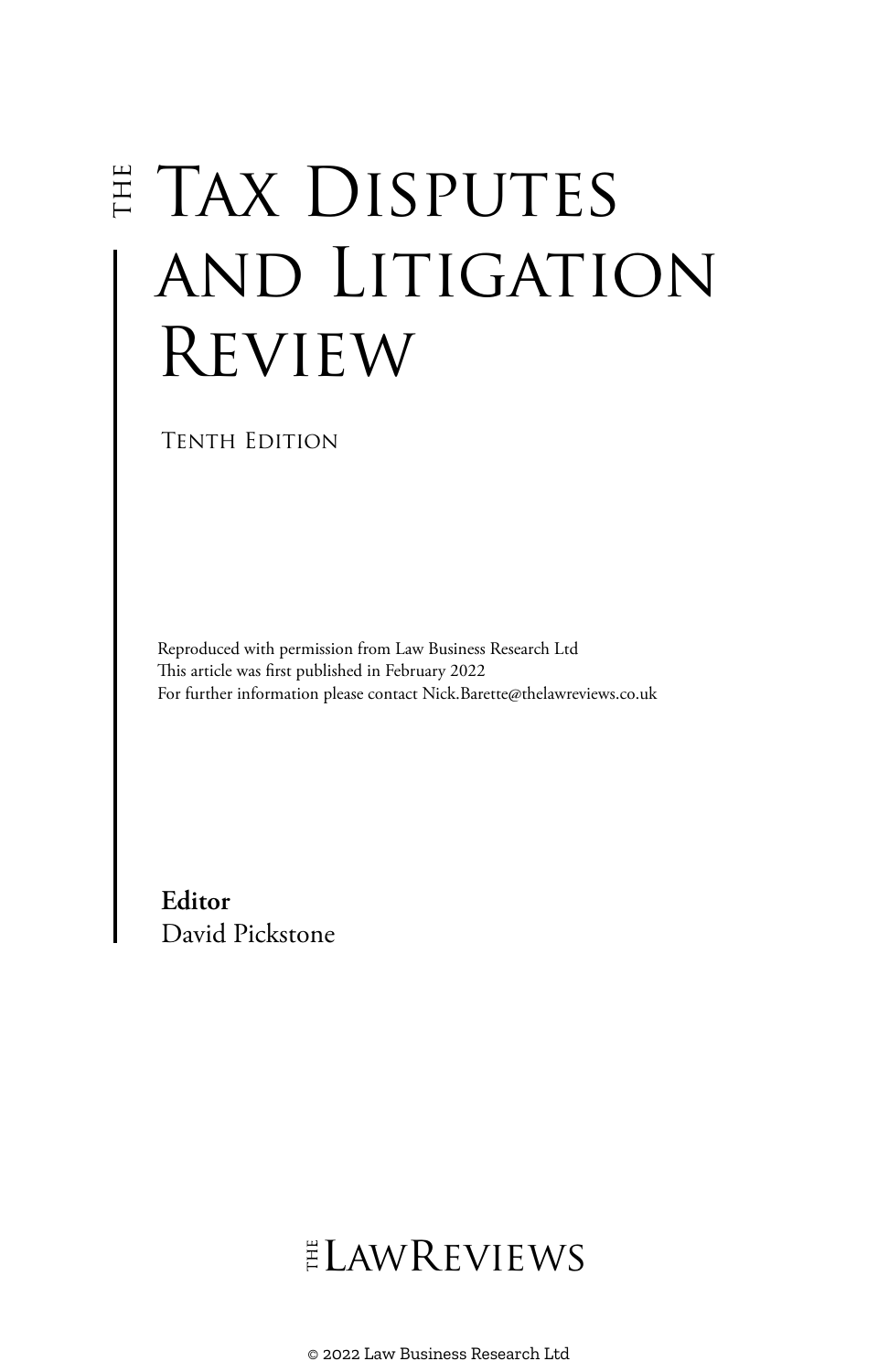#### PUBLISHER Clare Bolton

#### HEAD OF BUSINESS DEVELOPMENT Nick Barette

#### TEAM LEADER Jack Bagnall

BUSINESS DEVELOPMENT MANAGERS Rebecca Mogridge, Katie Hodgetts, Joey Kwok

BUSINESS DEVELOPMENT ASSOCIATE Archie McEwan

> RESEARCH LEAD Kieran Hansen

EDITORIAL COORDINATOR Leke Williams

PRODUCTION AND OPERATIONS DIRECTOR Adam Myers

> PRODUCTION EDITOR Richard Cosgrove

> > SUBEDITOR Martin Roach

CHIEF EXECUTIVE OFFICER Nick Brailey

Published in the United Kingdom by Law Business Research Ltd, London Meridian House, 34–35 Farringdon Street, London, EC4A 4HL, UK © 2022 Law Business Research Ltd www.TheLawReviews.co.uk

No photocopying: copyright licences do not apply. The information provided in this publication is general and may not apply in a specific situation, nor does it necessarily represent the views of authors' firms or their clients. Legal advice should always be sought before taking any legal action based on the information provided. The publishers accept no responsibility for any acts or omissions contained herein. Although the information provided was accurate as of February 2022, be advised that this is a developing area. Enquiries concerning reproduction should be sent to Law Business Research, at the address above. Enquiries concerning editorial content should be directed to the Publisher – clare.bolton@lbresearch.com

#### ISBN 978-1-83862-279-4

Printed in Great Britain by Encompass Print Solutions, Derbyshire Tel: 0844 2480 112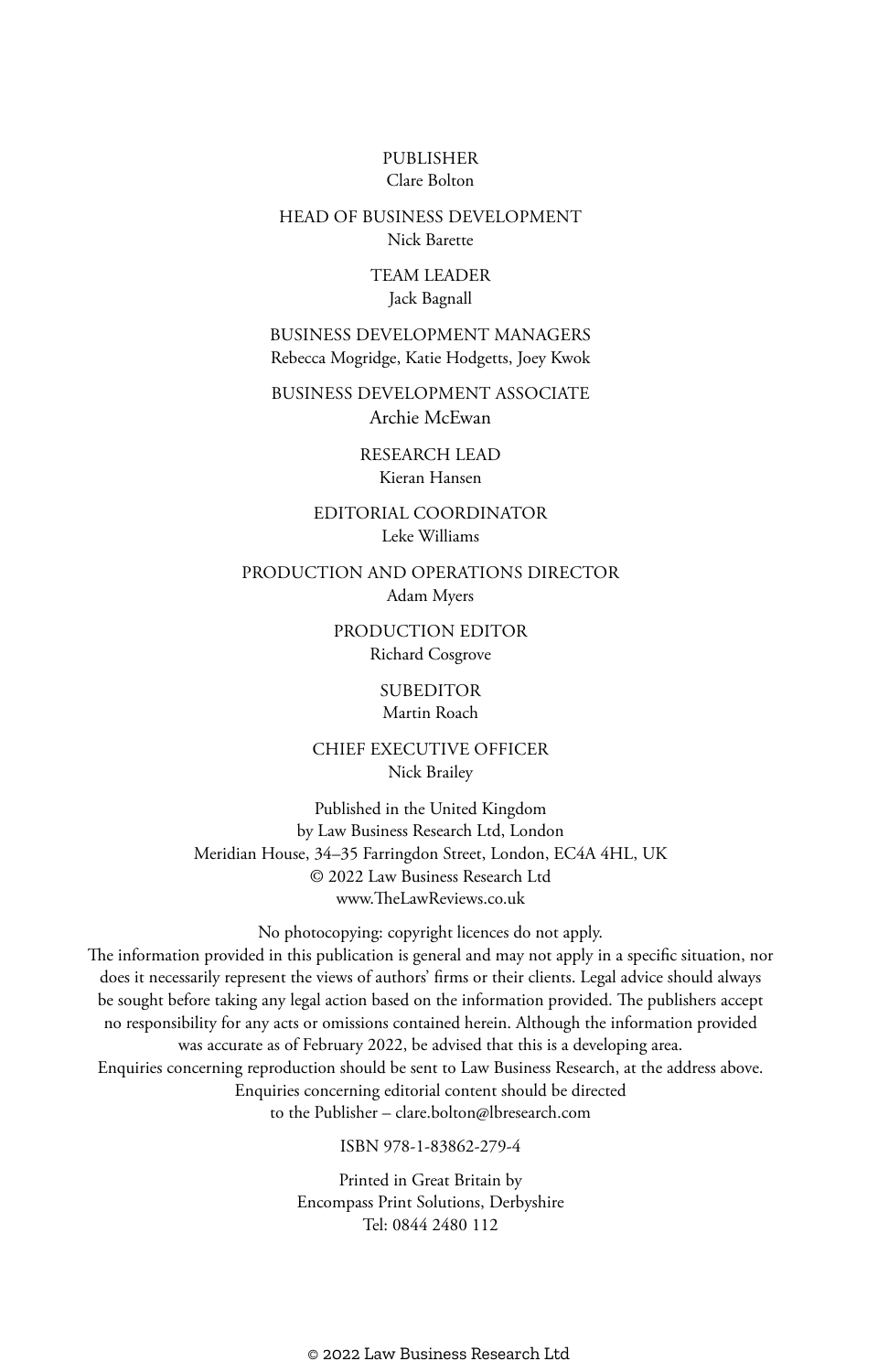## ACKNOWLEDGEMENTS

The publisher acknowledges and thanks the following for their assistance throughout the preparation of this book:

ASBZ ADVOGADOS

BAE, KIM & LEE LLC

#### BPV HÜGEL RECHTSANWÄLTE GMBH

#### THE CHAMBERS OF MIHIR NANIWADEKAR

**CUATRECASAS** 

DDTC CONSULTING

GALICIA ABOGADOS

GORRISSEN FEDERSPIEL

KPMG LAW ADVOKATFIRMA AS

LENZ & STAEHELIN

LEXVALOR ABOGADOS

LOYENS & LOEFF

MAISTO E ASSOCIATI

MAPLES AND CALDER

OLD SOUTH BRITISH CHAMBERS

SCORDIS, PAPAPETROU & CO LLC

STEWARTS

**STIBBE** 

STREAMSOWERS & KÖHN

TMI ASSOCIATES

TRIPLEOKLAW

VASIL KISIL & PARTNERS

#### WASELIUS & WIST

© 2022 Law Business Research Ltd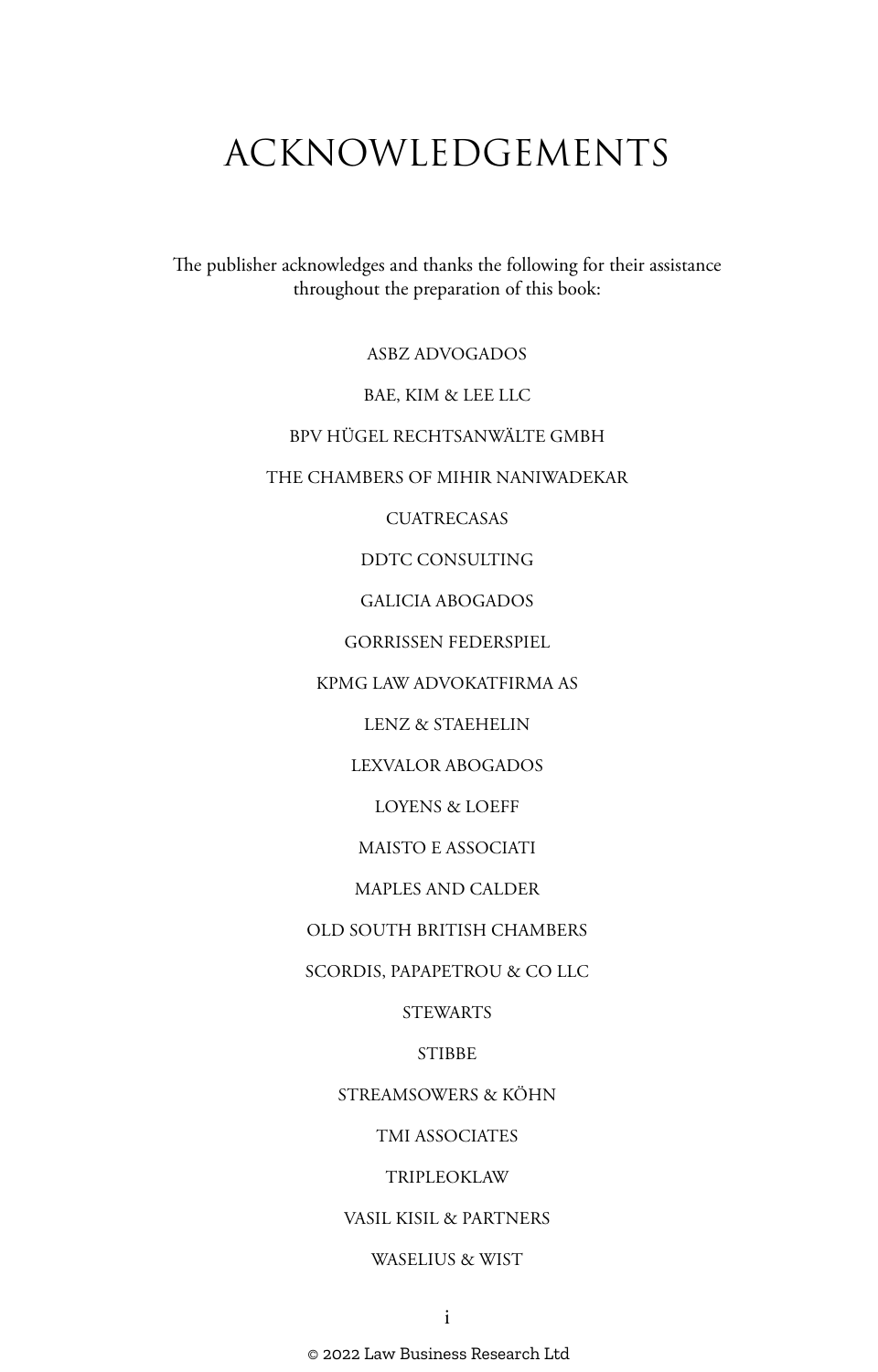# CONTENTS

| David Pickstone |                                                                                                      |  |
|-----------------|------------------------------------------------------------------------------------------------------|--|
| Chapter 1       |                                                                                                      |  |
|                 | Gerald Schachner, Kornelia Wittmann, Nicolas D Wolski and Lucas Hora                                 |  |
| Chapter 2       |                                                                                                      |  |
|                 | Caroline P Docclo                                                                                    |  |
| Chapter 3       |                                                                                                      |  |
|                 | Adriano Gonzales Silvério, Daniela Vicente Armelin, Filipe da Costa Lessa and<br>Mayra Tenório Silva |  |
| Chapter 4       |                                                                                                      |  |
|                 | Kyriacos Scordis, Penelope Papapetrou, Costas Michail and Phoebe Papageorgi                          |  |
| Chapter 5       |                                                                                                      |  |
|                 | Jakob Skaadstrup Andersen                                                                            |  |
| Chapter 6       |                                                                                                      |  |
|                 | Carlos Coronel Endara, Pablo Arias Aizaga and Danny Espinosa Taipe                                   |  |
| Chapter 7       |                                                                                                      |  |
|                 | Jouni Weckström                                                                                      |  |
| Chapter 8       |                                                                                                      |  |
|                 | Mihir Naniwadekar, Suyog Bhave and Rucha Vaidya                                                      |  |
| Chapter 9       |                                                                                                      |  |
|                 | David Hamzah Damian and Ganda Christian Tobing                                                       |  |
| Chapter 10      |                                                                                                      |  |
|                 | Andrew Quinn, William Fogarty and Robin McDonnell                                                    |  |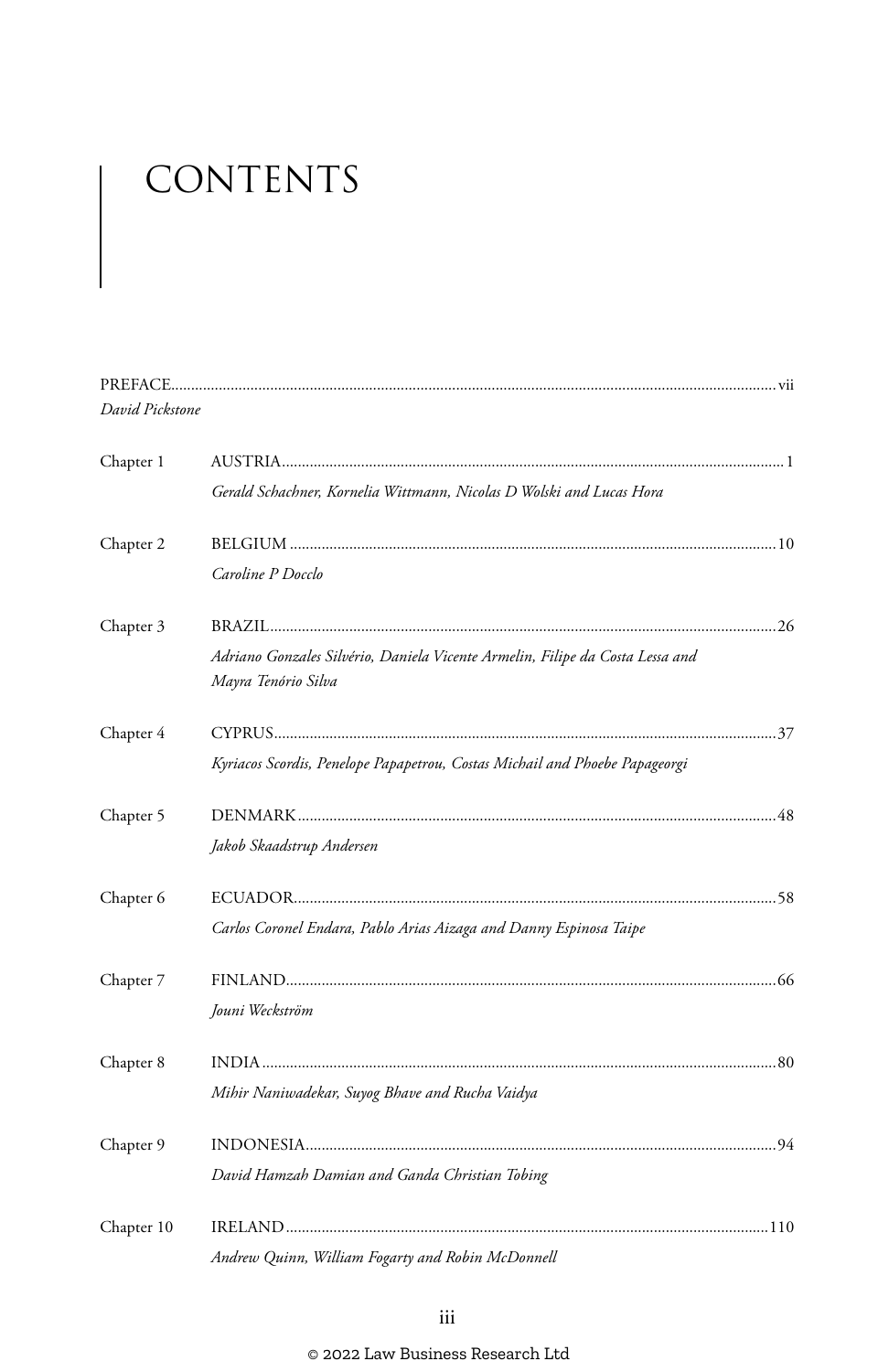| Chapter 11 |                                                                                                      |  |
|------------|------------------------------------------------------------------------------------------------------|--|
|            | Guglielmo Maisto                                                                                     |  |
| Chapter 12 |                                                                                                      |  |
|            | Masakazu Iwakura and Hiroyuki Yoshioka                                                               |  |
| Chapter 13 |                                                                                                      |  |
|            | John M Ohaga, SC, Isaac Kiche and William Muthee                                                     |  |
| Chapter 14 |                                                                                                      |  |
|            | Denise Lester, Alejandro Madero and Abraham Rubio                                                    |  |
| Chapter 15 |                                                                                                      |  |
|            | Reinout de Boer, Michael Molenaars, Rogier van der Struijk, Mieke Lavreysen and<br>Tirza Cramwinckel |  |
| Chapter 16 |                                                                                                      |  |
|            | Geoffrey Clews                                                                                       |  |
| Chapter 17 |                                                                                                      |  |
|            | Etigwe Uwa, Adeyinka Aderemi, Vincent Owhor and Agbada Stephen Agbada                                |  |
| Chapter 18 |                                                                                                      |  |
|            | Thor Leegaard                                                                                        |  |
| Chapter 19 |                                                                                                      |  |
|            | Diogo Ortigão Ramos and Pedro Vidal Matos                                                            |  |
| Chapter 20 |                                                                                                      |  |
|            | Gyu Chan Shim, Seongjun Joo, Mooyoun Cho, Sungdoo Jang and Maria Chang                               |  |
| Chapter 21 |                                                                                                      |  |
|            | Jean-Blaise Eckert                                                                                   |  |
| Chapter 22 |                                                                                                      |  |
|            | David Pickstone, Victor Cramer, Lee Ellis and Cristiana Bulbuc                                       |  |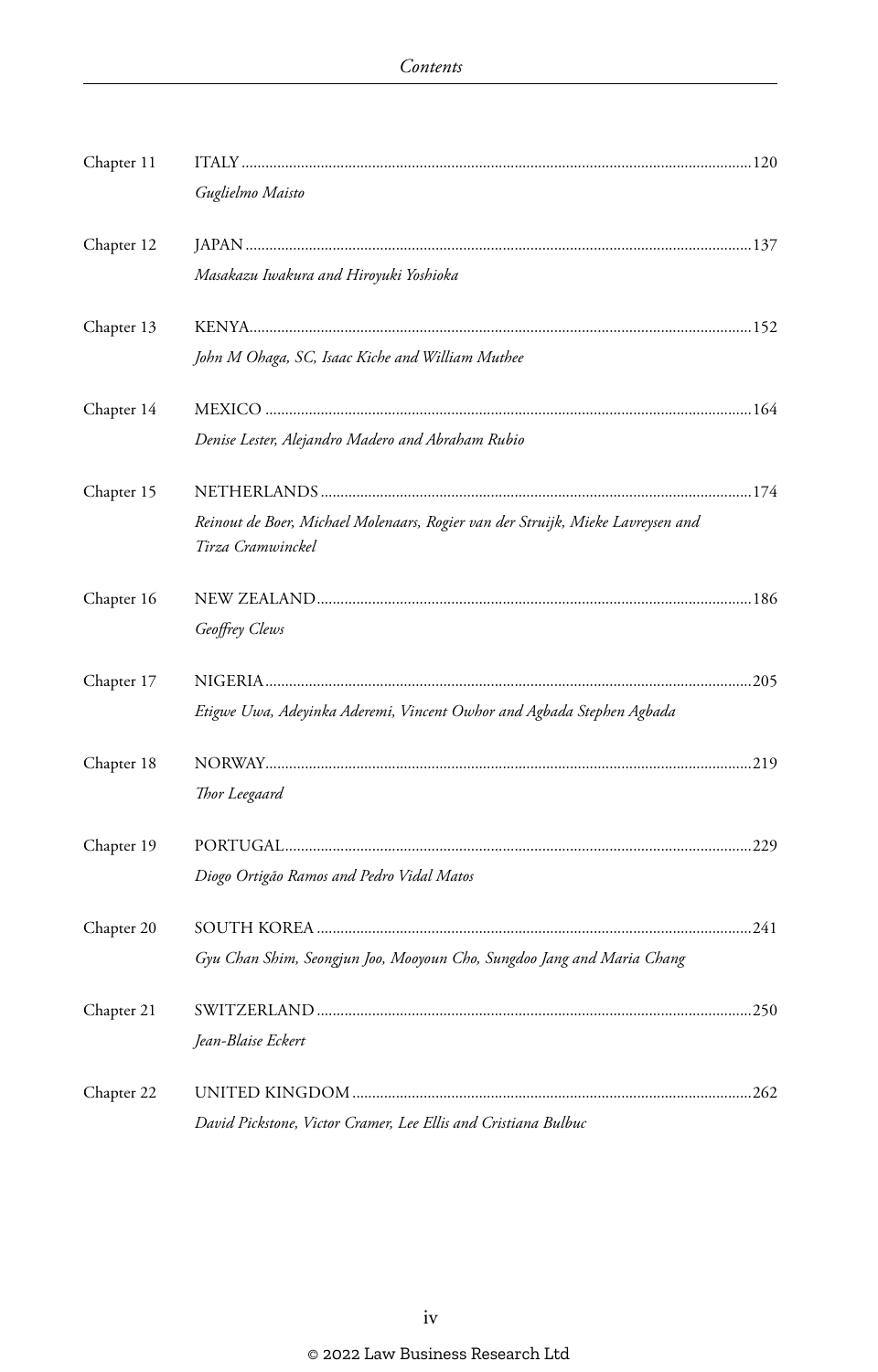| Tetyana Berezhna and Alina Ratushna |  |
|-------------------------------------|--|
|                                     |  |
|                                     |  |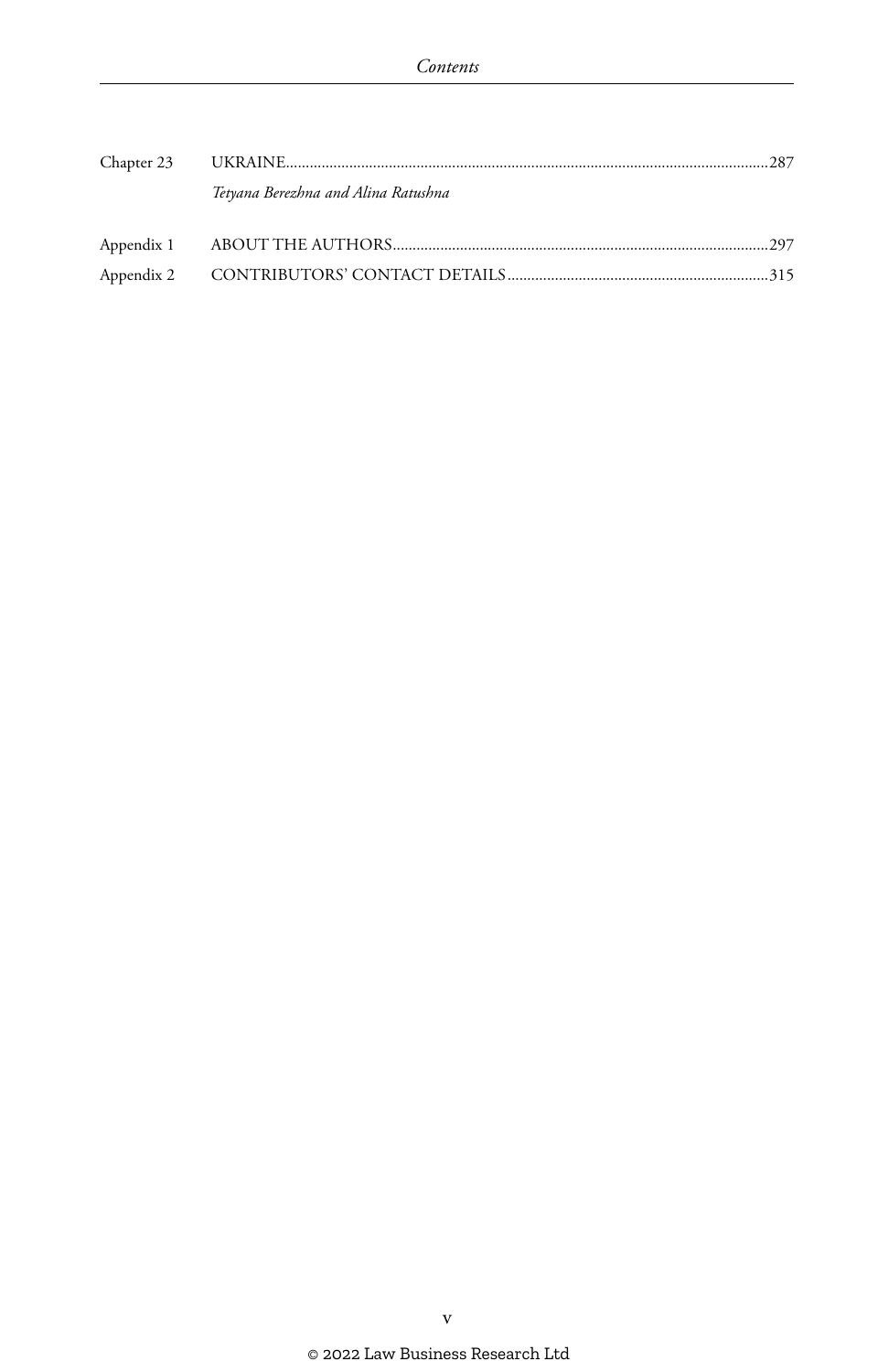# PREFACE

It is increasingly common for tax practitioners to be involved in disputes that span multiple jurisdictions. We operate in a global economy. Supply chains cross continents, and the increasing role of technology accelerates the pace at which economic activity becomes divorced from the structures intended to tax it. The pace of economic and technological change potentially increases the gap between the reality of commerce and that of taxation.

Although supranational agencies, such as the European Commission and the Organisation for Economic Co-operation and Development, work hard to keep pace with change, there is an inevitable lag between intention and action. Of late we have seen individual countries start to take unilateral actions, with digital taxation being a prime example. In coming years, a combination of economic developments and unilateral actions by individual countries is likely further to emphasise the importance of double tax treaties and the OECD multilateral instrument.

As the chapters of this book were being written, there were already important changes taking place in the political landscape in the United States and Europe, and in the global economy, that will affect international cooperation on tax and trade. For example, the past year has seen a ground-breaking deal agreed by 136 countries, accounting for more than 90 per cent of global GDP, to impose a minimum tax rate of 15 per cent on multinational enterprises.

In the light of the economic effects of the global pandemic, tax authorities are under unprecedented pressure to increase tax yield, and this will only increase the pressure on tax authorities to collect what is seen as a fair share of tax from international businesses operating on their shores. For our profession, this means a likely increase in the frequency of tax disputes, an ever-increasing international element to them and the ensuing need to work more closely with international colleagues as complex, multi-jurisdictional issues arise. It comes as no surprise that the authors of many chapters continue to identify international tax issues and offshore structures as areas of key focus for their own domestic tax authorities.

Regardless of whether tax authorities increase in cooperation or increase in competition, one thing is certain: they will not stand still. Tax, and particularly the international approach to tax, is a permanent fixture on the political agenda. The resulting frequent (and sometimes abrupt) changes in key elements of tax law inevitably lead to high value and complex disputes which often take many years to resolve.

The purpose of this book is to provide insight into the issues that give rise to tax disputes in different jurisdictions, the procedures for resolving those disputes and the powers and approach of local tax authorities. It is hoped that it will provide valuable insight into the process, timescale and cost of resolving complex difficulties when they arise across more than one jurisdiction.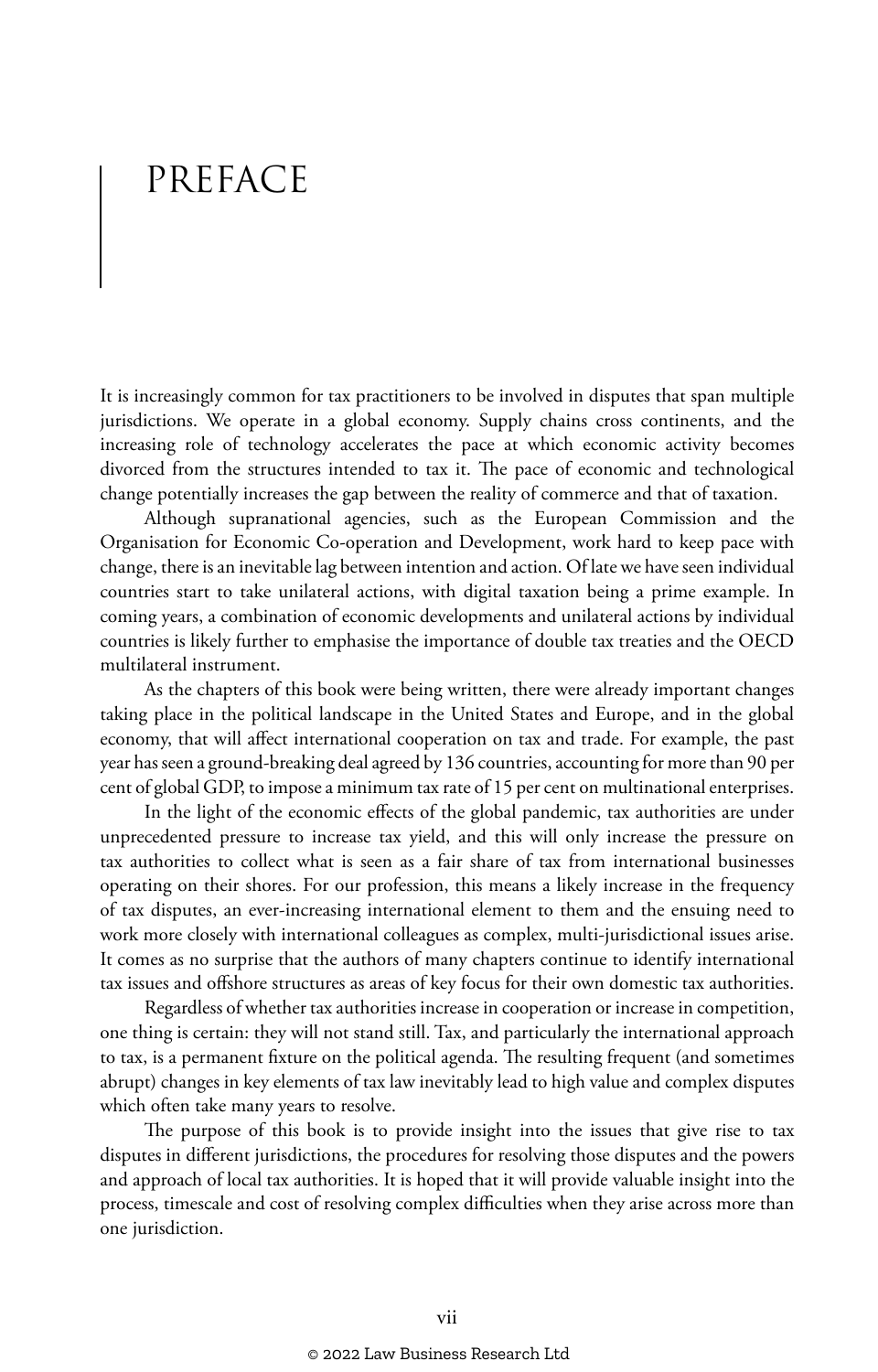We are lucky to have contributions from many leading and impressive tax practitioners across a wide range of jurisdictions. Each provides an up-to-date insight into dealing with contentious tax issues in their jurisdiction. I have enjoyed and learned from reading their contributions and I hope you will do, too.

I would like to thank my colleagues Victor Cramer, Lee Ellis and Cristiana Bulbuc for their valuable assistance in compiling this edition.

#### **David Pickstone**

Stewarts London February 2022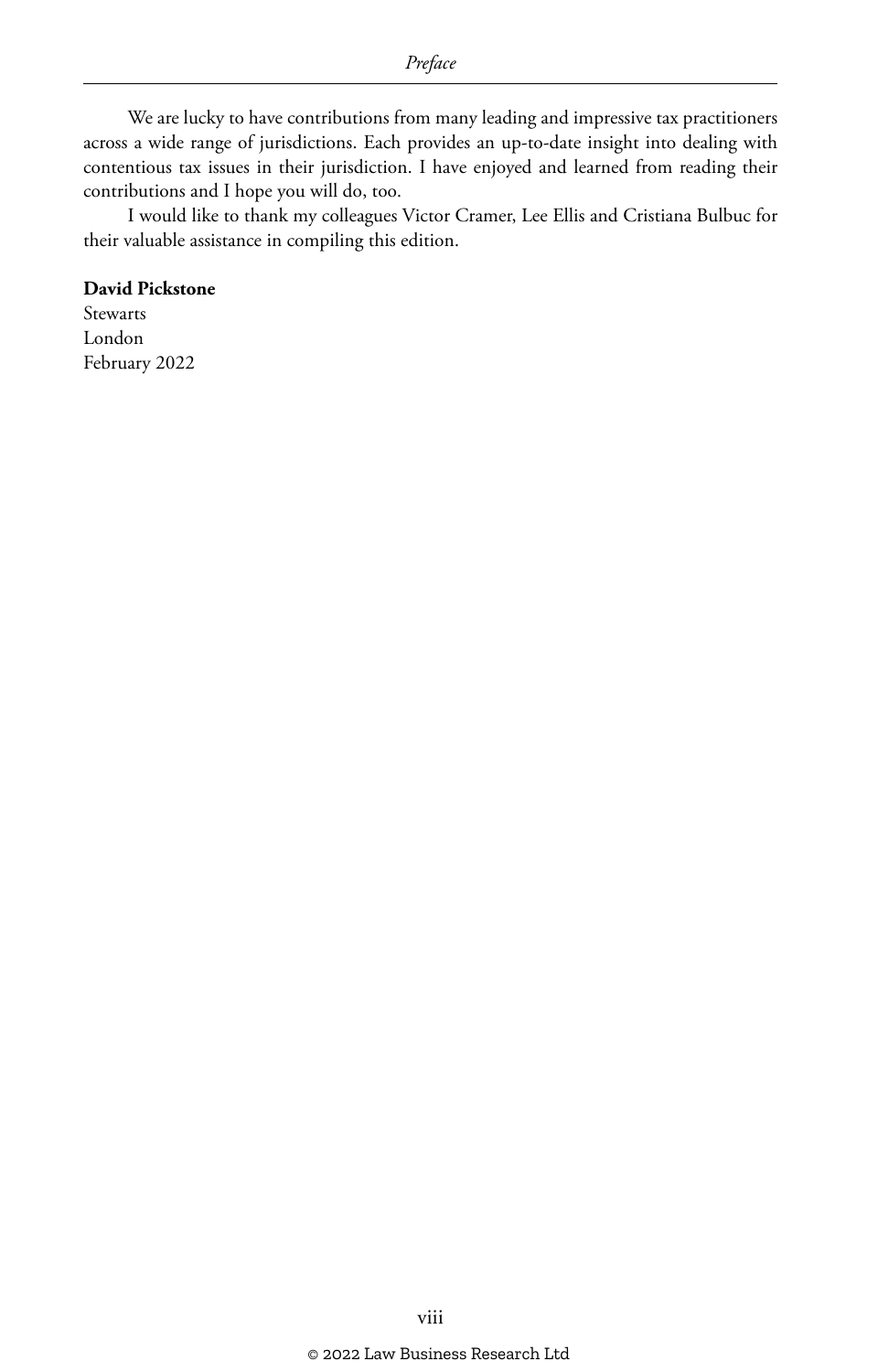### IRELAND

*Andrew Quinn, William Fogarty and Robin McDonnell* <sup>1</sup>

#### **I INTRODUCTION**

Tax litigation involving large companies has become a regular feature of the Irish business landscape. This is due to a range of factors: significant international companies locating in Ireland and so correspondingly significant deal size, a reformed Irish tax appeals system, increased information flow to tax authorities (from both within Ireland and elsewhere) and enhanced resources, investigation and analysis by the Irish tax authorities, the Revenue Commissioners (Revenue). Tax litigation disputes are likely to increase in coming years as these trends continue.

The Irish tax disputes process was substantially reformed in 2016 when the Tax Appeals Commission (TAC) was established. This is an independent statutory body responsible for hearing appeals by taxpayers against decisions of Revenue concerning taxes and duties. The process has a number of features intended to expedite hearings and resolve disputes. Case management conferences, at which directions are given for the orderly and efficient conduct of appeals, are common. The TAC has enjoyed increased resources. While tax appeals to the TAC can be costly and time-consuming, these various measures all serve to promote the reduction in the costs of determination of disputes.

In 2020, the framework for the resolution of tax appeals was further strengthened by the appointment of the first chairperson of the TAC, a role established by the Finance (Tax Appeals and Prospectus Regulation) Act 2019.

TAC hearings may be in public, or if an application is made, wholly or partly in private. The TAC is required to publish its determination no later than 90 days after notifying the parties of the determination. The determinations are regularly published on the TAC website, providing tax practitioners and taxpayers with important insights into the issues and Revenue arguments.

A party who is dissatisfied with the TAC's determination, on the grounds that it is erroneous on a point of law, may require the TAC to state and sign a 'case stated' for the opinion of the High Court. In substance, the 'case stated' procedure is an appeal on a matter of law. High Court proceedings are generally in public. Further recourse can be had from a decision of the High Court to the Court of Appeal and, in certain limited circumstances, a further appeal may be brought before the Irish Supreme Court. In the usual way, matters of interpretation of the European Union treaties which impact the outcome of an appeal can be referred to the Court of Justice of the European Union.

<sup>1</sup> Andrew Quinn, William Fogarty and Robin McDonnell are partners at Maples and Calder.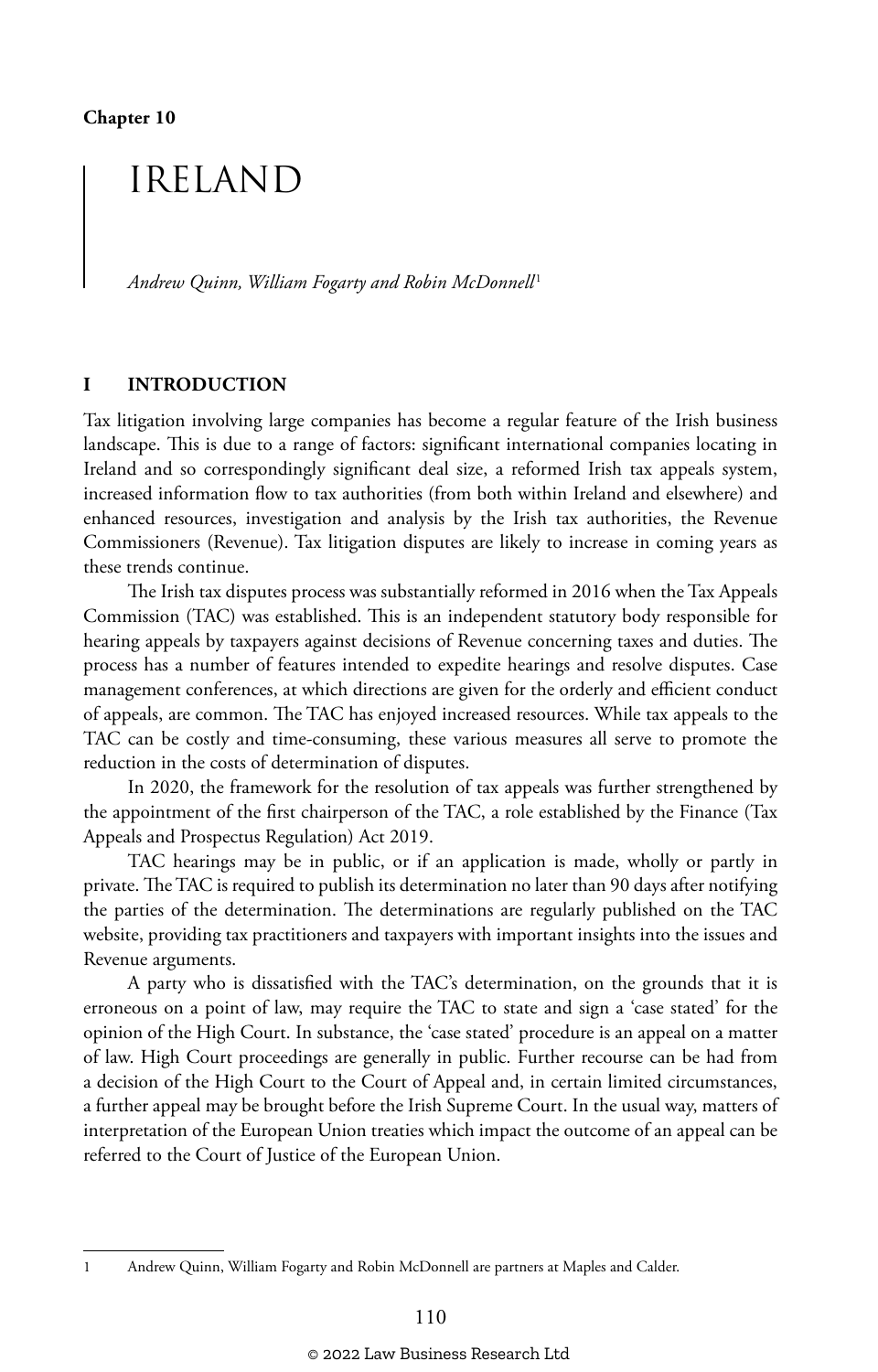#### **II COMMENCING DISPUTES**

#### **i Initiating tax disputes**

The Irish tax system is a self-assessment system. Taxpayers are responsible for determining their own tax liabilities, filing returns and paying tax on the basis of that determination. Revenue has broad powers to audit, investigate and make enquiries into taxpayers' returns and affairs.

Tax disputes are usually initiated by Revenue issuing a notice of assessment against a taxpayer. This occurs where Revenue considers that there has been a failure to file an appropriate return, pay tax due, or the taxpayer has otherwise breached its obligations under tax legislation.

A dispute may also arise in the course of a Revenue audit or other compliance intervention and, where this cannot be settled between Revenue and the taxpayer, an application can be made to have this referred to the TAC.

It is also possible to seek judicial review directly in the High Court in respect of a decision of Revenue.

#### **ii Time limits**

As a general rule, a Revenue assessment cannot be made more than four years after the end of the accounting period in which the tax return in respect of such chargeable period was filed.

The general four-year period can be extended in certain circumstances.

Where Revenue make an assessment against a taxpayer, then with a limited number of exceptions, the taxpayer has a period of 30 days from the date of the notice of assessment to lodge their 'notice of appeal' with the TAC. Circumstances in which the 30-day time period for the making of appeals to the TAC may be extended include absence, sickness or 'other reasonable cause'.

#### **iii Disclosure**

In general, Revenue enjoys significant powers to request the production of information, books and records from a taxpayer. Revenue also has power to require a third party to provide information, books, records and documents in relation to a taxpayer in certain circumstances.

There are also a number of provisions which require taxpayers, advisers or other intermediaries to disclose information to Revenue where they engage in particular transactions or activities. The EU Mandatory Disclosure Regime (DAC6) has been implemented into Irish law, with the first reports filed by 31 January 2021.

There is no statutory requirement for a taxpayer to disclose particular information during the TAC process. However, the TAC will often direct that the taxpayer submit a 'statement of case' relating to the matter under appeal, namely, a detailed submission setting out the basis for the appeal. Further, the burden of proof in all cases before the TAC is generally on the taxpayer. This means that a taxpayer will, in practice, be required to disclose information in order to support their appeal.

There is no general discovery process in matters before the TAC. There is no right of discovery in appeals before the High Court from the TAC. However, although rarely granted, discovery is available in principle in judicial review proceedings before the High Court where the court deems the documents relevant and necessary to a fair disposal of the matter.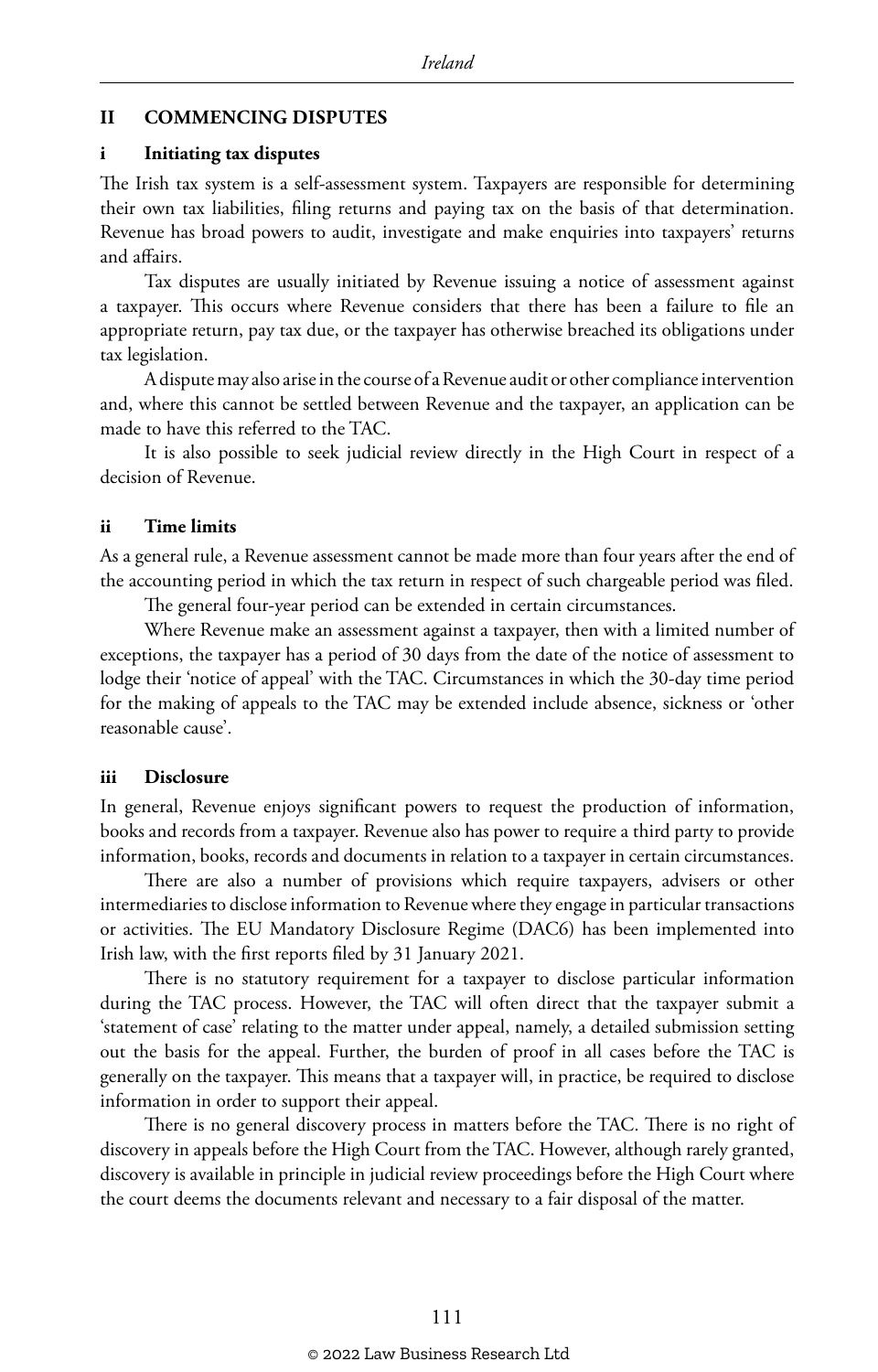#### **iv Avoiding disputes**

There are a number of mechanisms for taxpayers to correct any errors in their returns, thereby avoiding disputes.

First, there is the 'self-correction' facility. This allows taxpayers to regularise their tax affairs in respect of minor errors without incurring penalties.

Of broader application is the 'qualifying disclosure' regime that allows taxpayers to make a 'prompted qualifying disclosure' or an 'unprompted qualifying disclosure'. Such disclosures can assist in the mitigation of penalties and may prevent prosecution and publication on the periodic public list of tax defaulters.

There is also a separate disclosure regime under Ireland's statutory general anti-avoidance provision, discussed further below, which has been used rarely.

Revenue has very broad powers to enter into settlements with taxpayers before, or in the course of, a formal disputes process. In practice, cooperation and dialogue with Revenue can be important tools in avoiding or shortening disputes.

#### **v Freedom of information requests**

Freedom of information (FOI) requests under the Freedom of Information Acts are a useful tool for taxpayers, allowing individuals to request access to records, amendments of records or reasons for a decision of a public body, including Revenue. A FOI request can be made with respect to information created after 21 April 1998, subject to certain exemptions. The EU General Data Protection Regulation (GDPR) also entitles taxpayers to make a request to Revenue to access their personal data held by the latter.

#### **III THE COURTS AND TRIBUNALS**

#### **i The courts – appeals**

Either party can appeal a determination of the TAC if it is dissatisfied. The appeal can only be on the basis that the determination is erroneous on a point of law. The TAC will then issue a 'case stated' (in substance, an appeal) for the opinion of the High Court. In recent years both Revenue and taxpayers have used the appeal process following TAC decisions.

Decisions of the High Court can, in turn, be appealed to the Court of Appeal. A decision of the Court of Appeal may only be appealed to the Supreme Court where the Supreme Court is satisfied that the decision involves a matter of general public importance or that the appeal is necessary in the interests of justice. A direct (or 'leapfrog') appeal from the High Court to the Supreme Court is only possible where the Supreme Court is satisfied that the above test has been met and 'exceptional circumstances' justify a direct appeal.

In certain circumstances, where there is no agreement on the liability to a penalty or where the agreed penalty is not paid, the penalty can be determined by a court at the request of Revenue. The relevant court will be determined depending upon the level of penalty in question, as set by the jurisdictional limits of each court of first instance.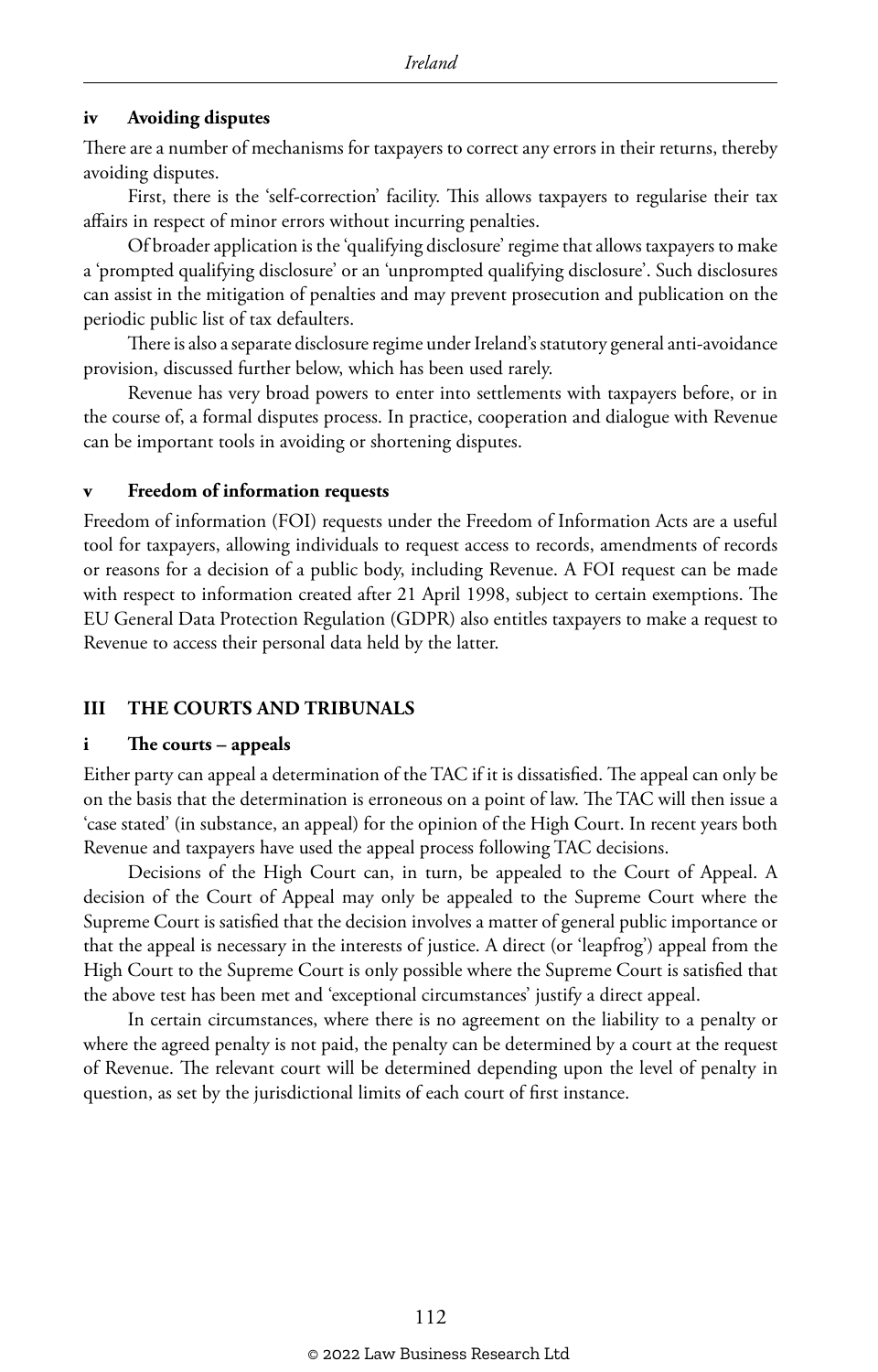#### **ii The courts – judicial review**

Judicial review is the procedure by which the High Court can scrutinise and supervise how public bodies and certain tribunals exercise their powers or carry out their duties. Decisions of Revenue, and decisions of the TAC, are in principle amenable to judicial review. The court will review the manner in which a decision is made, rather than the substance or merit of the decision. The court can affirm or quash a decision made by a public body.

There is a significant degree of curial deference toward specialist tribunals (in this context, the TAC) which runs through the judicial review remedy. The grounds for judicial review are generally lack of jurisdiction, bias or the appearance of bias, procedural unfairness or unreasonableness. In addition, judicial review may be available where Revenue actions interfere with taxpayers' legitimate expectations or where Revenue actions or legislation infringe constitutional rights.

Applications for judicial review must be brought within three months of the decision giving rise to the right of review, unless there is a good and sufficient reason for extending time.

#### **iii The courts – criminal proceedings**

Criminal offences are prosecuted in the name of the Office of the Director of Public Prosecutions (DPP) with the assistance of the Office of the Revenue Solicitor. The role of the courts in criminal tax litigation depends on the seriousness of the charge.

The prosecution of all criminal offences begins in the District Court, which can then send the case forward to a higher court depending on the severity of the offence.

If the matter is tried before the District Court, it is usually for a summary offence, which is a criminal offence punishable by up to 12 months' imprisonment or a fine of up to €5,000 or both. The law provides for only one mode of trial for summary offences, which is called the summary procedure. Summary procedures are determined by a District Court judge in the absence of a jury.

If the offence is an indictable offence, it is dealt with in the Circuit Court or the Central Criminal Court (the criminal division of the High Court).

#### **iv The Commercial Court**

Apart from the TAC, there is no dedicated tribunal to deal with tax litigation in Ireland. However, there is a special division of the High Court known as the Commercial Court, which deals with disputes which are commercial in nature and, among other criteria, involve a claim in excess of €1 million. Judicial review proceedings and appeals from the TAC are both amenable to being heard before the Commercial Court where they otherwise meet the criteria to be transferred to that division of the High Court.

#### **v Non-judicial procedures**

A taxpayer can use the Revenue's complaint and review procedure to review Revenue decisions as the first step of any tax dispute. A request for an internal or external review should be submitted within 30 working days of the date of the first local review decision. An appeal to the TAC can be made at the same time as the review, in accordance with the time limits set out above.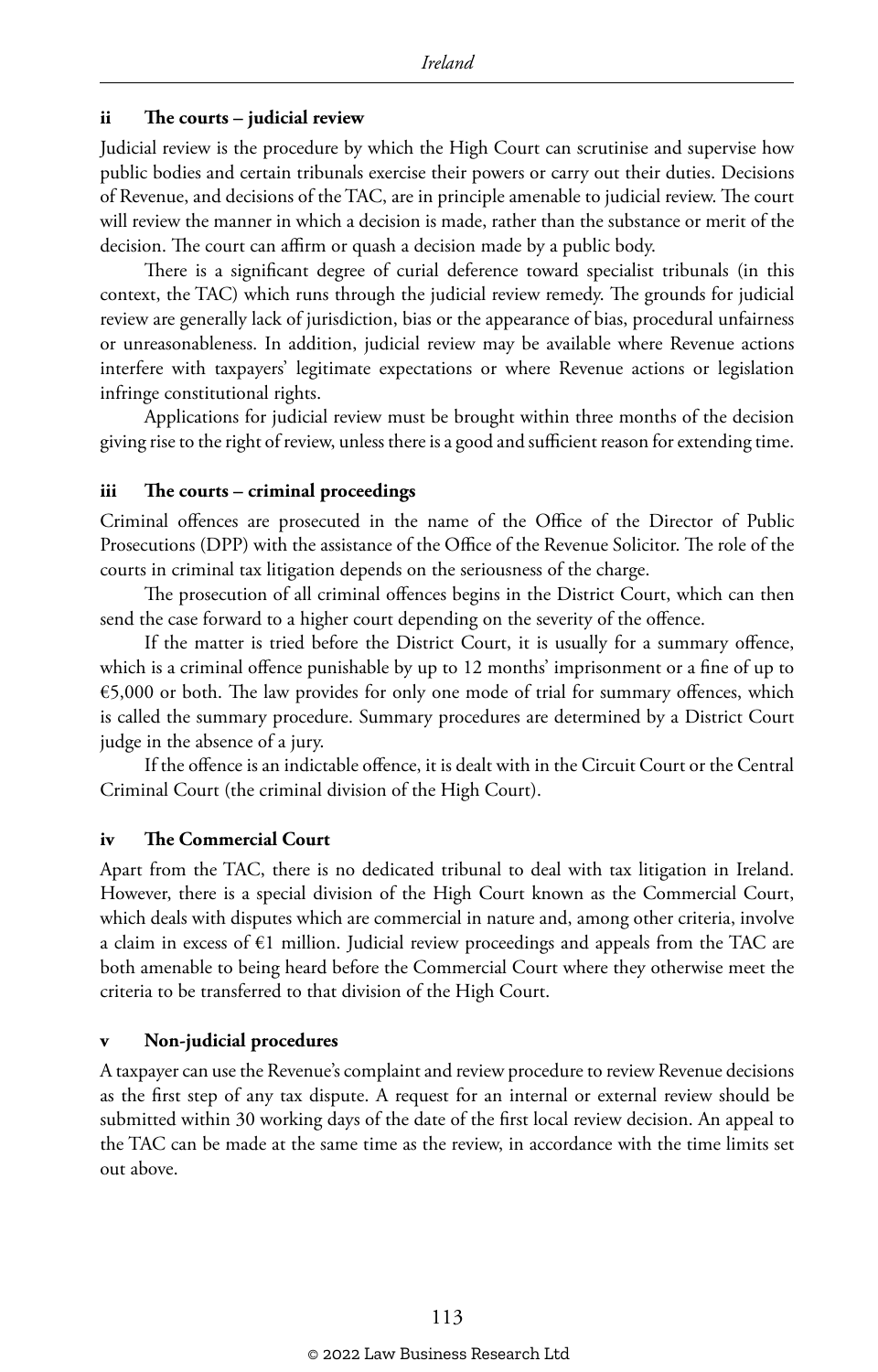A taxpayer can submit a complaint to the Office of the Ombudsman, which examines complaints about the administrative actions of government departments and offices, including the Office of the Revenue Commissioners.

#### **IV PENALTIES AND REMEDIES**

Irish tax legislation contains many civil and criminal penalties that can be imposed depending on the nature of a tax default.

Fixed penalties generally apply to breaches of the tax legislation which may not actually give rise to a tax liability, such as failure to file an accurate return, failing to keep full and true records with respect to value added tax or breach of the payroll taxes regulations.

Tax-geared penalties apply in situations where the tax default gives rise to a tax liability. The level of any penalty applied depends on factors such as the nature of the tax default, whether the taxpayer made a qualifying disclosure and the extent to which the taxpayer co-operated with Revenue. The highest penalty is 100 per cent of the underpaid tax, which can arise in cases of deliberate default on the part of the taxpayer, where there was no qualifying disclosure and the taxpayer did not cooperate with the Revenue.

Criminal penalties, as well as imprisonment, can be imposed where a person commits a 'Revenue offence'. In its Code of Practice, Revenue has provided guidance on the types of tax offences it is most likely to prosecute including serious tax evasion. Where a body corporate commits a tax offence, any person who was a director, manager, secretary or other officer, or a member of the committee of management or other controlling authority of the body at the time of the offence, can be personally prosecuted for an offence.

Revenue may also charge interest on late payments of tax at a rate of either 0.0219 per cent or 0.0274 per cent per day of the unpaid tax, depending on the nature of tax at issue. In 2020, temporary measures providing for the warehousing of tax debt and reduced interest rates were introduced as part of the Irish government's emergency covid-19 relief package.

#### **V TAX CLAIMS**

#### **i Recovering overpaid tax**

Overpaid tax will be refunded on a valid claim being made by a taxpayer, so long as a claim is made within four years of the end of the chargeable period to which the claim relates. Such a claim will usually be made automatically on the filing of the appropriate tax return evidencing the actual tax liability of the taxpayer compared with the tax paid.

Where that refund arises because of a mistaken assumption by Revenue, or where the tax is not repaid within 93 days of when the repayment claim becomes valid, interest at the rate of 0.011 per cent per day or part of a day will be paid.

Prior to making a refund of any overpaid tax, the Revenue is permitted to offset an overpayment against any other tax liability (under any tax head).

#### **ii Challenging administrative decisions**

There is a body of case law which has established that, in appropriate circumstances, claims based on administrative law grounds of legitimate expectation may be made out against Revenue. Where a taxpayer seeks to make a claim for legitimate expectation he or she is required to bring judicial review proceedings in the High Court against Revenue.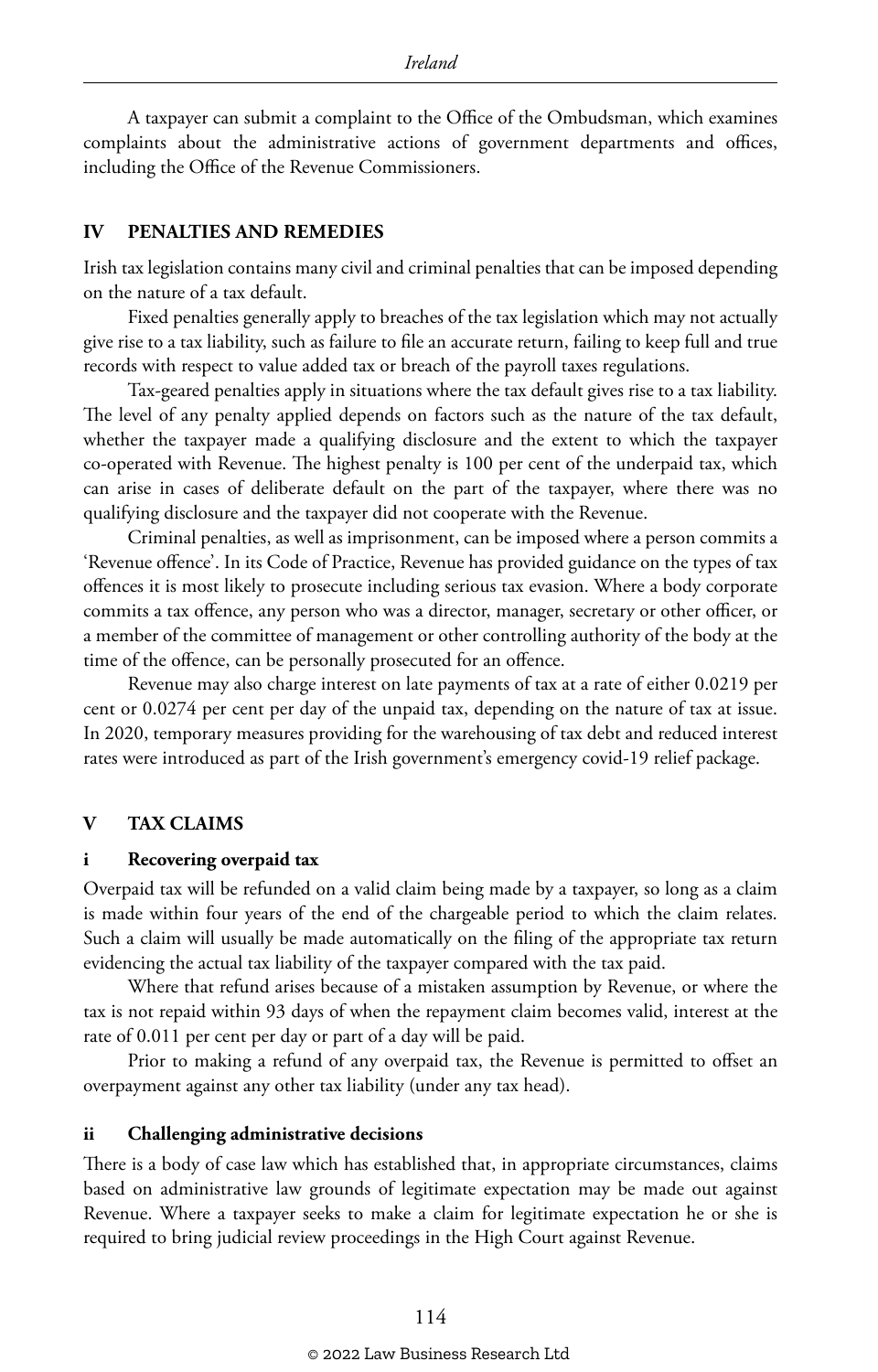In Ireland, the criteria required to establish legitimate expectation were set out in the Supreme Court decision of *Glencar Exploration v. Mayo County Council,*<sup>2</sup> which remains the authority in this area:

- the public authority must have made a relevant promise or representation;
- *b* the representation must form part of a transaction or relationship between that person or group and the public authority; and
- the representation must create a reasonable expectation that the public body will abide by the representation.

It is difficult, in practice, to succeed in claims of legitimate expectation against Revenue. Where Revenue have made a representation as to a course of action which is outside of their statutory powers, the taxpayer will not succeed. In 2020, legitimate expectation was claimed by the US pharmaceutical company Perrigo in a case concerning the largest tax assessment levied by Revenue in the history of the Irish state (in the amount of  $\epsilon$ 1.64 billion). $^3$  The claim was denied by the High Court as the representations on the part of Perrigo were not proven to be sufficient.

#### **iii Revenue's complaint and review procedure/Ombudsman**

In cases where the dispute relates to allegations of unfairness towards a particular taxpayer, as distinct from the actual imposition of tax, it is most likely that the Revenue's complaint procedure should be followed or that the Ombudsman be consulted.

#### **iv Revenue opinions**

While Revenue does issue opinions on certain matters, these are not legally binding. Revenue's guidance notes on providing technical assistance provide that an opinion given by Revenue is based on the specific facts relevant to that case and its particular circumstances only. Any material change in the facts or circumstances could affect an opinion, and any such changes should be brought to the notice of the office which gave the opinion or interpretation so that the case can be reviewed. An opinion given in relation to a specific case should not be relied on in any other case. An opinion will be given on the basis of the legislation as it exists at the time of the request. Redacted forms of opinions issued can be obtained through a freedom of information request. Revenue opinions and rulings may be helpful in a claim based on legitimate expectation.

#### **v Claimants**

Only the party who is the assessable party for tax purposes can bring a claim against Revenue. In the case of a person who suffers tax wrongly, but indirectly (as can happen with VAT), recovering such wrongly incurred tax would generally be a matter of contract law between the parties. An aggrieved person would not have any recourse to the Revenue.

<sup>2</sup> *Glencar Exploration plc v. Mayo County Council*: [2002] IR, 84.

<sup>3</sup> *Perrigo Pharma International DAC v. John McNamara, the Revenue Commissioners, the Minister of Finance, Ireland and the Attorney General* ([2020] IEHC 552).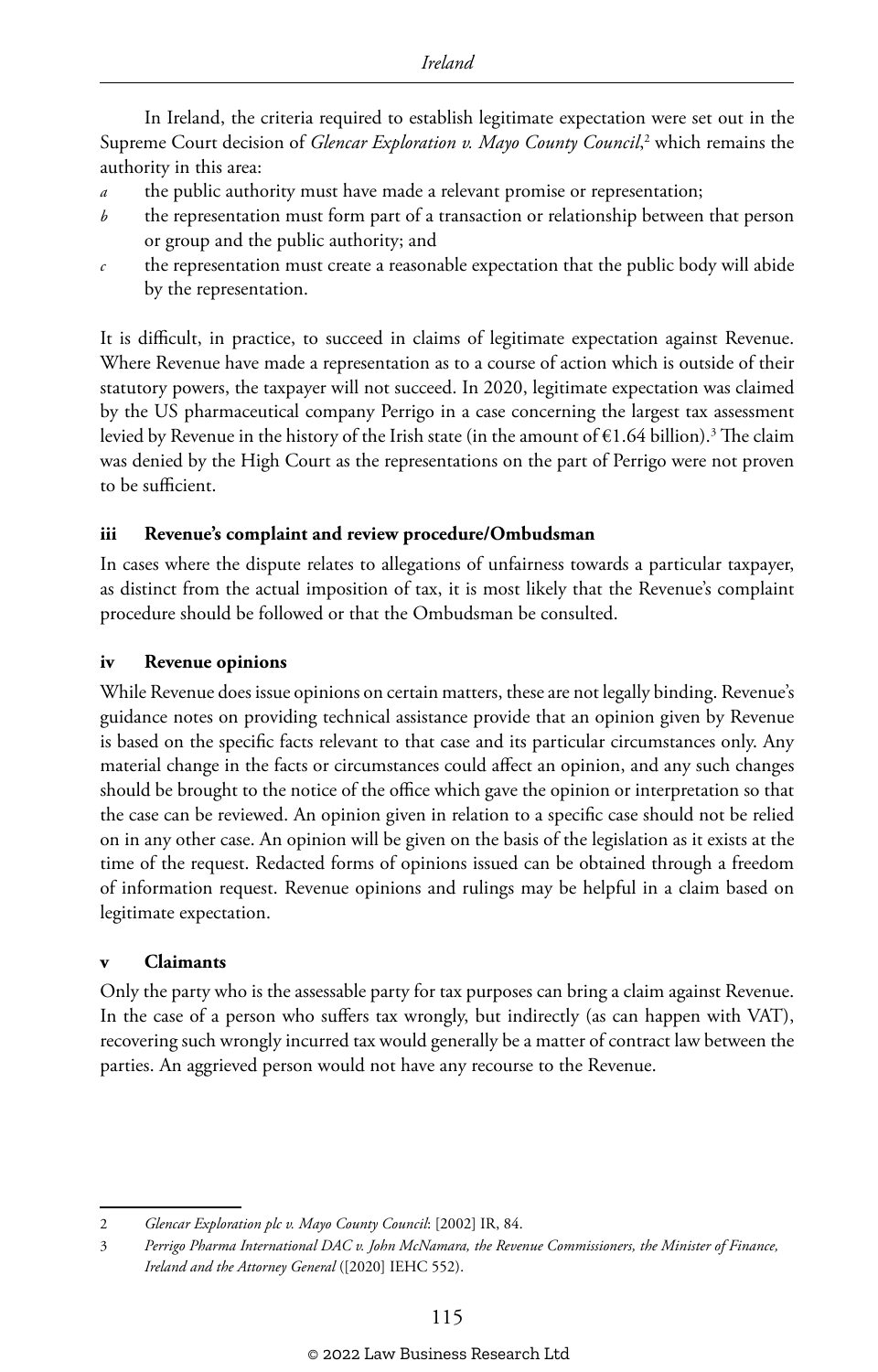In group scenarios, except in the case of VAT, all parties file their own tax returns. It is generally a matter of contract law between the parties how they treat relief surrendered, and tax liabilities arising or reduced as a result of the use of group relief. Only the taxpayer filing the return can claim a refund of tax due to it.

#### **VI COSTS**

For cases heard before the TAC, each side is responsible for bearing its own costs irrespective of the outcome. In cases before the courts, the awarding of costs is at the discretion of the courts, but the general rule is that costs are awarded to the successful parties. This is, however, at the discretion of the courts in all instances. In particular the courts may even award costs to unsuccessful parties where the matter before the court is one of 'public interest'.

#### **VII ALTERNATIVE DISPUTE RESOLUTION**

The use of alternative dispute resolution mechanisms in Ireland for tax disputes is rare. Directive 2017/1852 on Tax Dispute Resolution Mechanisms in the European Union (the Directive) was published on 10 October 2018 and, under the Directive, tax authorities would be required to resolve multi-jurisdictional tax disputes through a mutual agreement procedure (MAP), failing which such disputes would be resolved through binding arbitration.

Ireland has signed the OECD's Multilateral Instrument (MLI), which among other things, provides that mandatory binding arbitration will apply in cases where a dispute cannot be resolved through the MAP currently provided for in the Model OECD Tax Treaty. Ireland has opted to adopt this provision of the MLI, and this new dispute resolution mechanism will amend the double taxation treaties that Ireland has signed with other countries provided the other countries have also opted to adopt this provision of the MLI.

Formal mediation is not currently employed in tax disputes with Revenue.

#### **VIII ANTI-AVOIDANCE**

Ireland has a general statutory anti-tax avoidance provision in the form of Section 811 of the Taxes Consolidation Act 1997 (TCA). This section enables Revenue to designate a transaction a 'tax avoidance transaction'. This is where the Revenue forms the opinion that a transaction gives rise to a tax advantage and that the transaction was not undertaken or arranged primarily for any reason other than to give rise to a tax advantage. Where the Revenue finds a transaction is a 'tax avoidance transaction', Revenue can then assess the tax benefits of the transaction and adjust the taxation due on the transaction to withdraw any tax advantage.

Section 811C applies in respect of transactions commenced after 23 October 2014 and allows Revenue to consider additional matters, such as the form and substance of the transaction, when determining whether a transaction is a tax avoidance transaction. Revenue is not required to form an opinion that a transaction is a tax avoidance transaction but, rather, when having regard to the relevant matters, whether 'it would be reasonable to consider' that a transaction is a tax avoidance transaction. This lowers the threshold for a transaction to be considered a tax avoidance transaction, and while it tries to address some of the deficiencies of Section 811, it also makes less clear whose responsibility it is to make the determination as to reasonableness.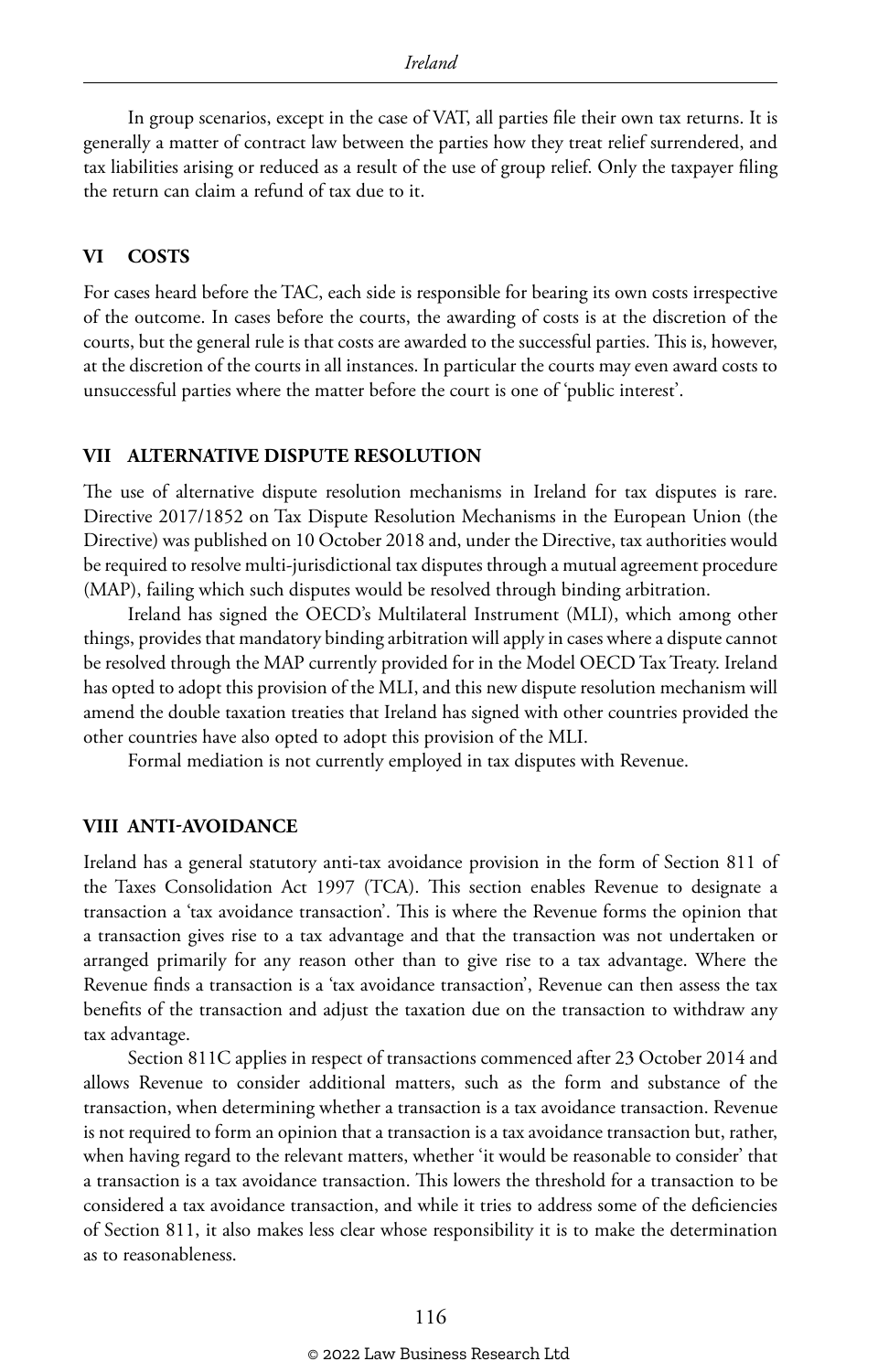There are two exclusions in Section 811. The first applies where a transaction was undertaken to realise profits in the course of the business activities of the person, and was not undertaken or arranged primarily to give rise to a tax advantage. The second is where the transaction was undertaken or arranged for the purpose of benefiting from any relief, allowance or abatement provided by tax legislation and does not abuse or misuse the provision.

In December 2011, the Supreme Court issued its seminal decision with regard to Section 811 in *O'Flynn Construction Limited & Others v. The Revenue Commissioners,*<sup>4</sup> the first decision of the Supreme Court concerning Ireland's general anti-avoidance legislation. The Supreme Court found in favour of Revenue. The case involved what the court described as a 'highly artificial and contrived' series of transactions to gain a relief from tax under the export sales relief scheme. The decision of the Supreme Court centred on whether the transactions involved constituted a misuse or abuse of a relieving provision. The judgments (both majority and minority) provide a useful summary on statutory interpretation. O'Donnell J, in the majority, held that Section 811 requires a purposive approach to statutory interpretation. He noted that the legislation was specifically required to overcome the rejection by the Irish courts of a 'substance over form' approach to statutory interpretation. The Revenue, in forming its opinion under Section 811, is expressly required to consider the form and substance of the transaction. In addition, in considering whether there has been misuse or abuse of a relieving provision, regard must be had to the purpose of the relieving provision. As such, the Court held that a scheme which aims to allow the shareholders in a non-exporting company to benefit from export sales relief is surely a misuse or abuse of the scheme having regard to the purpose for which the provision is provided.

#### **IX DOUBLE TAXATION TREATIES**

The MAP article in double taxation treaties is the mechanism whereby disputes between tax authorities in relation to the application of double tax treaties are addressed. As noted above, the MAP in Ireland's treaties will be amended by the MLI as and when it comes into force. It is likely that use of MAP procedures will increase given the impact of the MLI.

To date, there have been a limited number of cases before the Irish courts regarding double tax treaties. The case of *O'Brien v. Quigley<sup>5</sup>* concerned the question of a 'permanent home' for the purposes of the tie-breaker provisions of the double taxation treaty (DTA) between Ireland and Portugal. Revenue claimed taxing rights while the taxpayer was resident in Ireland as well as Portugal. Therefore, the taxing rights had to be determined in accordance with 'tie break' provisions of the DTA, which provide that that an individual shall be deemed to be a tax resident where he or she has a permanent home available to him or her. The High Court held that for a permanent home to exist there must be an element of personal link between the taxpayer and the accommodation, and the taxpayer must intend to use the premises or keep it available for his or her permanent use. On that basis, the court held that the taxpayer did not have a permanent home in Ireland.

As regards the interpretation of tax treaties, Ireland acceded to the Vienna Convention on the Law of Treaties with effect from 6 September 2006. In *Kinsella v. The Revenue*  Commissioners,<sup>6</sup> the court noted that even before this, it was clear from the decision of

<sup>4</sup> *Revenue Commissioners v. O'Flynn Construction Ltd and Others*: [2011] IESC 47.

<sup>5</sup> *O'Brien v. Quigley*: [2013] IEHC 398.

<sup>6</sup> *Kinsella v. The Revenue Commissioners*: [2007] IEHC 250.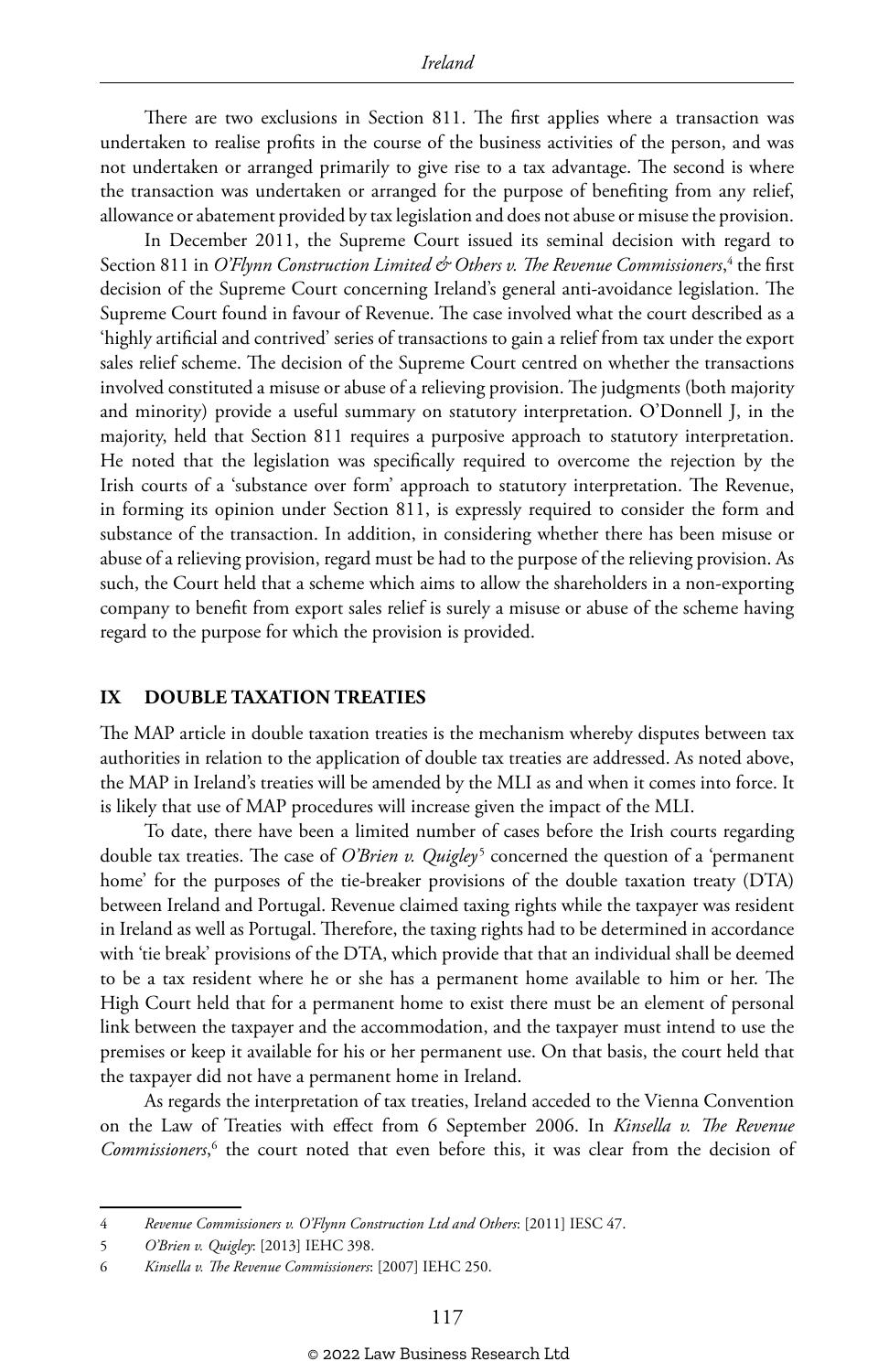Barrington J in *McGimpsey v. Ireland<sup>7</sup>* that, in interpreting an international treaty, a court ought to have regard to the general principles of international law, and in particular the rules of interpretation of such treaties as set out in Articles 31 and 32 of the Vienna Convention. These articles require that a court interprets a treaty in good faith in accordance with the ordinary meaning to be given to its terms in their context, and in the light of the treaty's object and purpose. Where such an interpretation leaves the meaning of the treaty ambiguous or obscure, or leads to a manifestly absurd or unreasonable result, then recourse can be made to supplementary means of interpretation.

Avoiding litigation is the preferable route for taxpayers and the Revenue alike. Therefore, in cross-border transactions, it is possible for taxpayers to enter into an advance pricing agreement (APA), agreeing with Revenue the arm's-length price for arrangements with related parties outside Ireland. The conclusion of an APA will provide the taxpayer with certainty that its transfer pricing arrangements are in compliance with Ireland's transfer pricing rules.

The Irish courts' interpretation of the Treaty on the Functioning of the European Union and the European Economic Area will follow the interpretation rules for other international treaties (i.e., as set out in the Vienna Convention).

#### **X AREAS OF FOCUS**

Irish real estate is an area of scrutiny by Revenue. Many international investors have invested in Irish real estate and related assets and we are aware of several areas of focus by Revenue in this regard, including the investment structures adopted and the question as to when an 'interest is land' (and thus a change to tax) exists.

Revenue has a continuing focus on the construction sector and it is common to see construction companies and related parties being subject to audit and settlement. The Relevant Contracts Tax system, which provides for payments to construction counterparties to be subject to ongoing tax clearance requirements, supplies Revenue with real-time information on payments within the construction industry.

As evidenced by the *Perrigo* litigation (see Section V.ii), Revenue is prepared to litigate against large international companies where it considers that tax is due. Ireland is a European base for many large international companies and consequently transactions, and these will continue to be in scope of Irish revenue scrutiny.

In the wake of the covid-19 pandemic a number of financial supports were made available to affected businesses. Revenue is now auditing the eligibility of the claimants and has indicated that it can, and will, seek recovery of sums advanced where the conditions for claiming support were not satisfied. Revenue has said that companies found to have 'abused' the various schemes would be 'vigorously pursued' and there are strong indications that this will continue over coming years.

Taxpayers are adapting to the TAC regime. Historically, there was a tendency to allow the taxpayer's legacy tax advisers to conduct litigation and settlement with Revenue. There is an increasing tendency to utilise lawyers who may have no historical role with the tax issues in conducting the litigation instead of, or alongside, the legacy advisers. This trend is driven by corporate governance considerations for the taxpayer to have an independent party involved, and also reflects that the TAC hearing will frequently give rise to a further appeal on a point

<sup>7</sup> *O'Brien v. Quigley*: [2013] IEHC 398.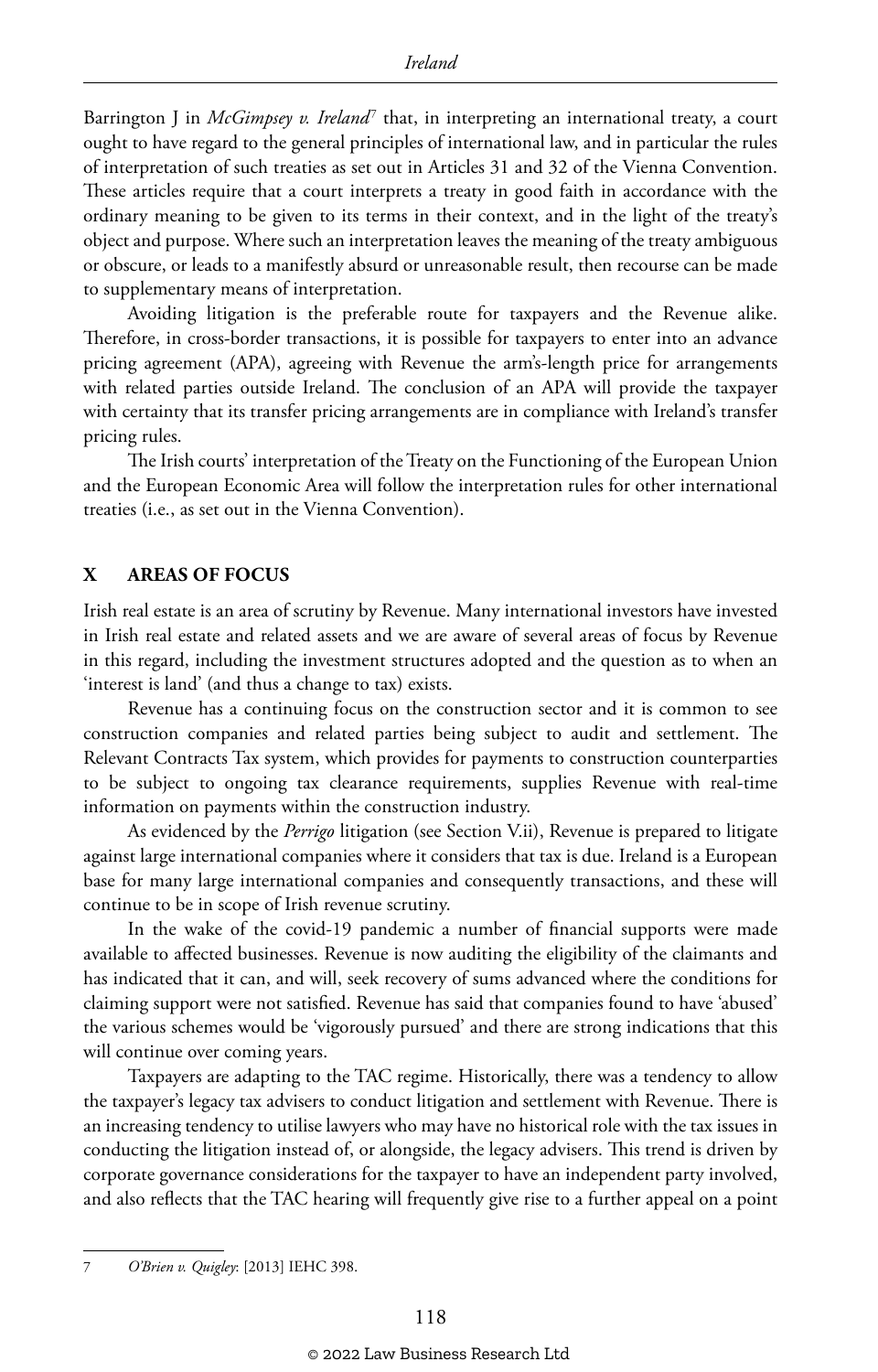of law to the High Court. Accordingly, if there are grounds for appeal, it will be helpful to have a well-argued and comprehensive case argued before the TAC. Failure to do so may severely limit the grounds of appeal should the TAC decision be unfavourable to the taxpayer.

Taxpayers are also increasingly using the Commercial Court to benefit from swifter resolution of appeals from the TAC. This route, when coupled with the more efficient TAC processes, can lead to quicker resolution of tax disputes.

#### **XI OUTLOOK AND CONCLUSIONS**

International tax trends will continue to dominate the Irish tax landscape. The implementation of EU Anti-Tax Avoidance Directives and the OECD's Base Erosion and Profit Shifting (BEPS) framework have radically changed Irish tax law.

In some sectors, this is not problematic. Ireland has long had a regime that rewards companies who base substantive trading operations here. In many senses, this is precisely the route that the BEPS initiatives encourage. Companies have benefited from centralising their intellectual property and trading activity in a single jurisdiction such as Ireland. However, those positions can still be scrutinised by non-Irish tax authorities. There is an ongoing need for international businesses to adopt a defensive approach to their legal and tax affairs. This requires formal review of intra-group arrangements that is routinely updated and adapted to changing laws and circumstances. Such document-intensive approaches, with sophisticated advisers, are intended to provide ready responses to the inevitable questions that will arise for taxpayers.

The information made available to tax authorities under EU DAC6 may well form the basis of future audits and investigations. The reporting of cross-border arrangements will become an increasingly important part of a taxpayer's arrangements with its advisers. Investors, lenders and counterparties are increasingly concerned with whether any arrangement is reportable under DAC6. Although reporting has commenced, or will do shortly, the impact and analysis of the reports is likely to inform how tax authorities and legislatures react and take measures involving corporate structures in the future.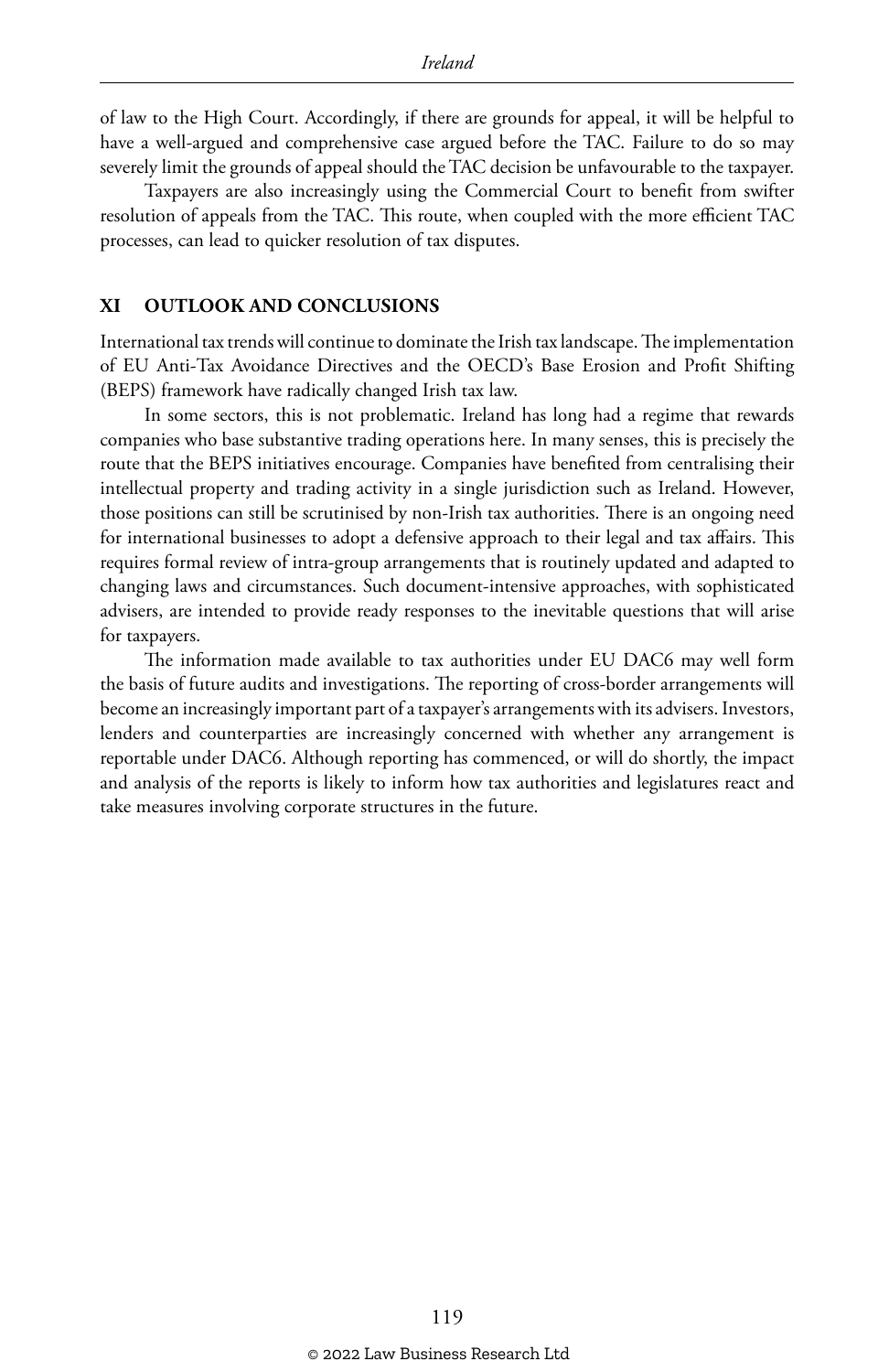# ABOUT THE AUTHORS

#### **ANDREW QUINN**

#### *Maples and Calder*

Andrew is head of the tax group at Maples and Calder, Maples Group's law firm. He is an acknowledged leader in Irish and international tax and advises companies, investment funds, banks and family offices on Ireland's international tax offerings. Andrew is chairman of the Irish Debt Securitisation Association, the industry group representing the Irish securitisation industry. Prior to joining the Maples Group, Andrew was a senior partner with a large Irish law firm, and before that a tax consultant with Ernst & Young. He has been recommended by a number of directories, including *Chambers and Partners*, *The Legal 500*, *Who's Who Legal*, *World Tax*, *Best Lawyers*, *International Tax Review's World Tax Guide* and the *Tax Directors Handbook.* Andrew has also been endorsed in Practical Law Company's *Tax on Transactions* multi-jurisdictional guide. Andrew is also the joint author of the book *Taxing Financial Transactions*, Irish Taxation Institute.

#### **WILLIAM FOGARTY**

#### *Maples and Calder*

William is a tax lawyer at Maples and Calder, the Maples Group's law firm. He advises international financial institutions on Irish investment, financing and property transactions. He is very active in relation to Irish real estate and debt structuring. William also advises private equity firms on executive remuneration, carried interest structuring and VAT planning.

#### **ROBIN McDONNELL**

#### *Maples and Calder*

Robin is head of the Dublin dispute resolution and insolvency team at Maples and Calder, the Maples Group's law firm. He specialises in insolvency and corporate recovery and restructuring, and has acted in a wide range of compulsory and voluntary liquidations, examinerships, receiverships, schemes of arrangement and bankruptcies. Robin acts for insolvency and restructuring practitioners and advises distressed companies, company directors, shareholders and creditors of distressed companies. He has extensive experience in acting for the National Asset Management Agency, domestic and international financial institutions and private equity funds in banking litigation and enforcement matters. Robin also has particular expertise in the restriction and disqualification of company directors.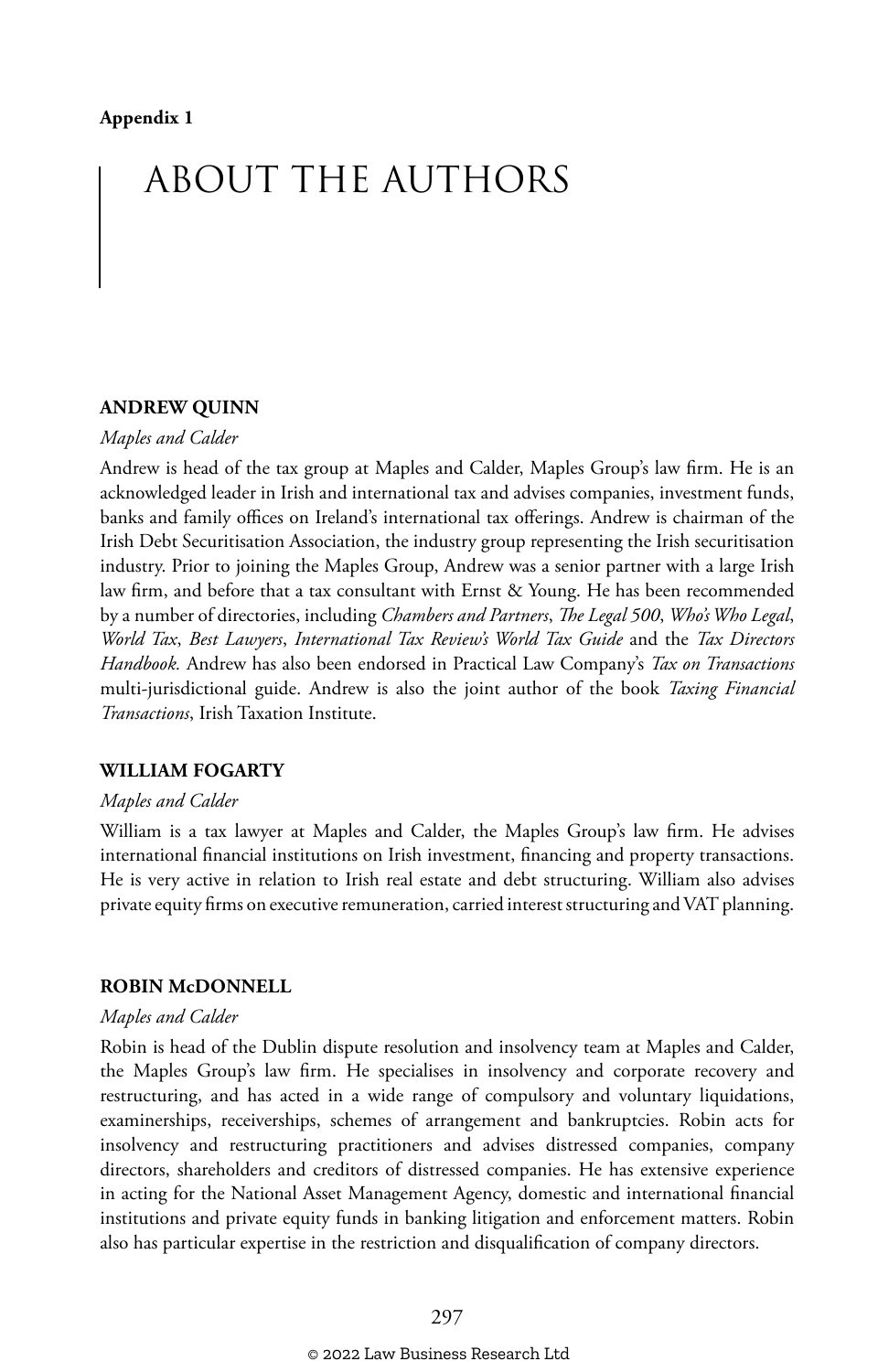#### **MAPLES AND CALDER**

75 St. Stephen's Green Dublin 2 D02 PR50 Ireland Tel: +353 1 619 2000 Tel: +353 1 619 2001 andrew.quinn@maples.com william.fogarty@maples.com robin.mcdonnell@maples.com www.maples.com